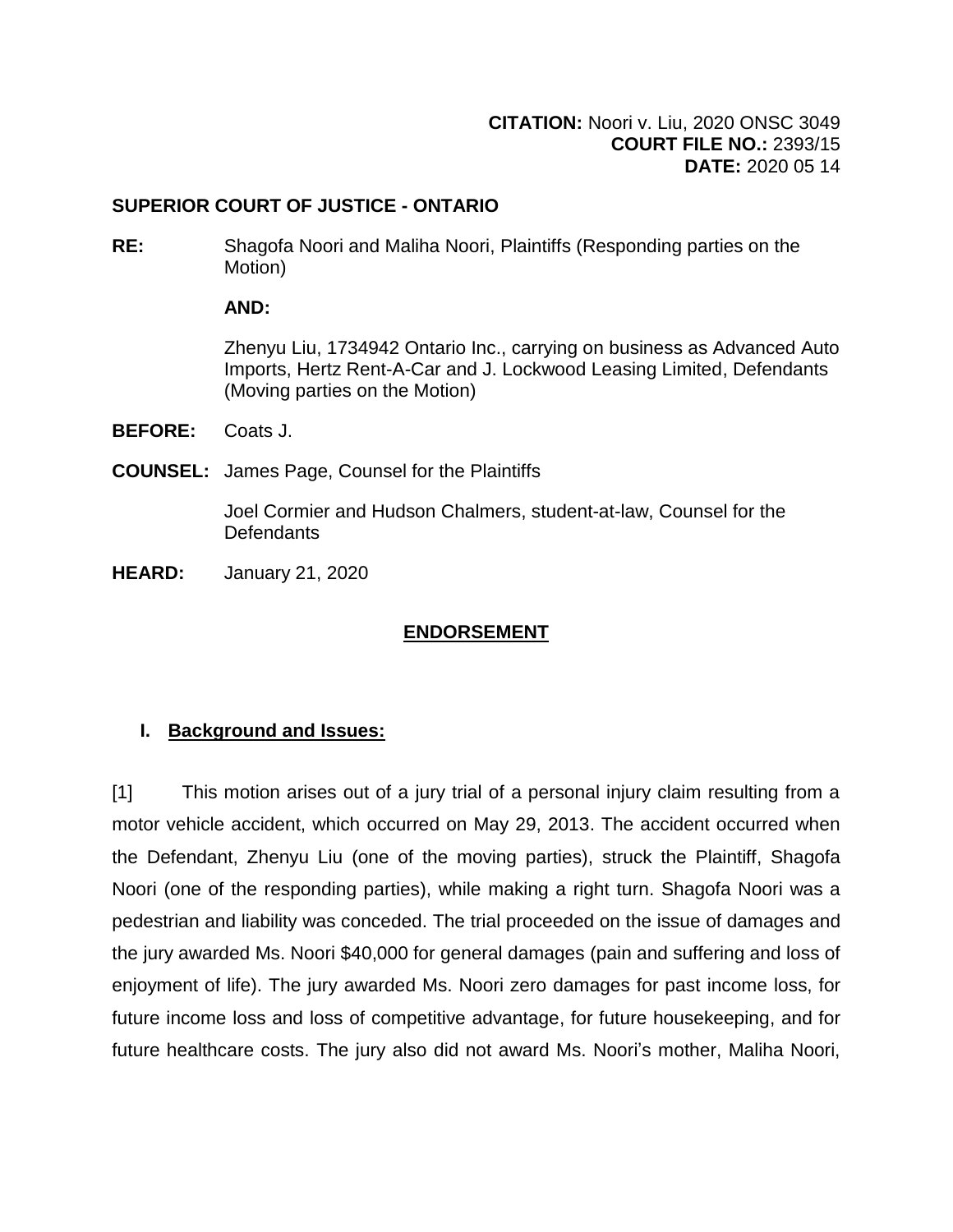#### Page 2

any damages for loss of her daughter's care, guidance and companionship or for providing housekeeping and home maintenance services to Ms. Noori.

[2] After the jury verdict, the Defendants brought this motion. The only issue on this motion is whether Ms. Noori has suffered a "permanent serious impairment of an important physical, mental or psychological function," as set out in s. 267.5(5)(b) of the *Insurance Act*, R.S.O. 1990 c.1.8 (*Insurance Act*).

[3] In order for Ms. Noori's damages claim for non-pecuniary loss to be considered, she must meet a threshold onus and demonstrate that her injuries fall within one of the statutory exceptions in s. 267.5(5) of the *Insurance Act*. In this case, the only exception at issue is whether the Plaintiff has met her onus under s.  $267.5(5)(b) -$  the test for which is set out in ss. 4.1 and 4.2 of Ontario Regulation 381/03 Schedule B ("O. Reg. 381/03") under the *Insurance Act*.

### **II. Uncontested Aspects of the Law:**

[4] The test under ss. 4.1-4.3 of O. Reg. 381/03 is complex, but the parties agree on the key aspects.

[5] The overall inquiry on this threshold motion can be broken down into two elements: a three-part test set out at paras. 1-3 of s. 4.2(2); and an evidentiary burden that must be met to fulfill this test, which is set out at s. 4.3(1)-(6).

#### *1. The Three-Part Test***:**

[6] Section 4.2(1) sets out a three-part test with both conjunctive and disjunctive elements. Overall, paras. 1, 2, and 3 of s. 4.2(1) work together conjunctively, meaning that a plaintiff must meet the qualifications of each paragraph in order to submit a claim for damages for non-pecuniary loss. The specific inquiries under each paragraph, however, alternate between conjunctive and disjunctive burdens.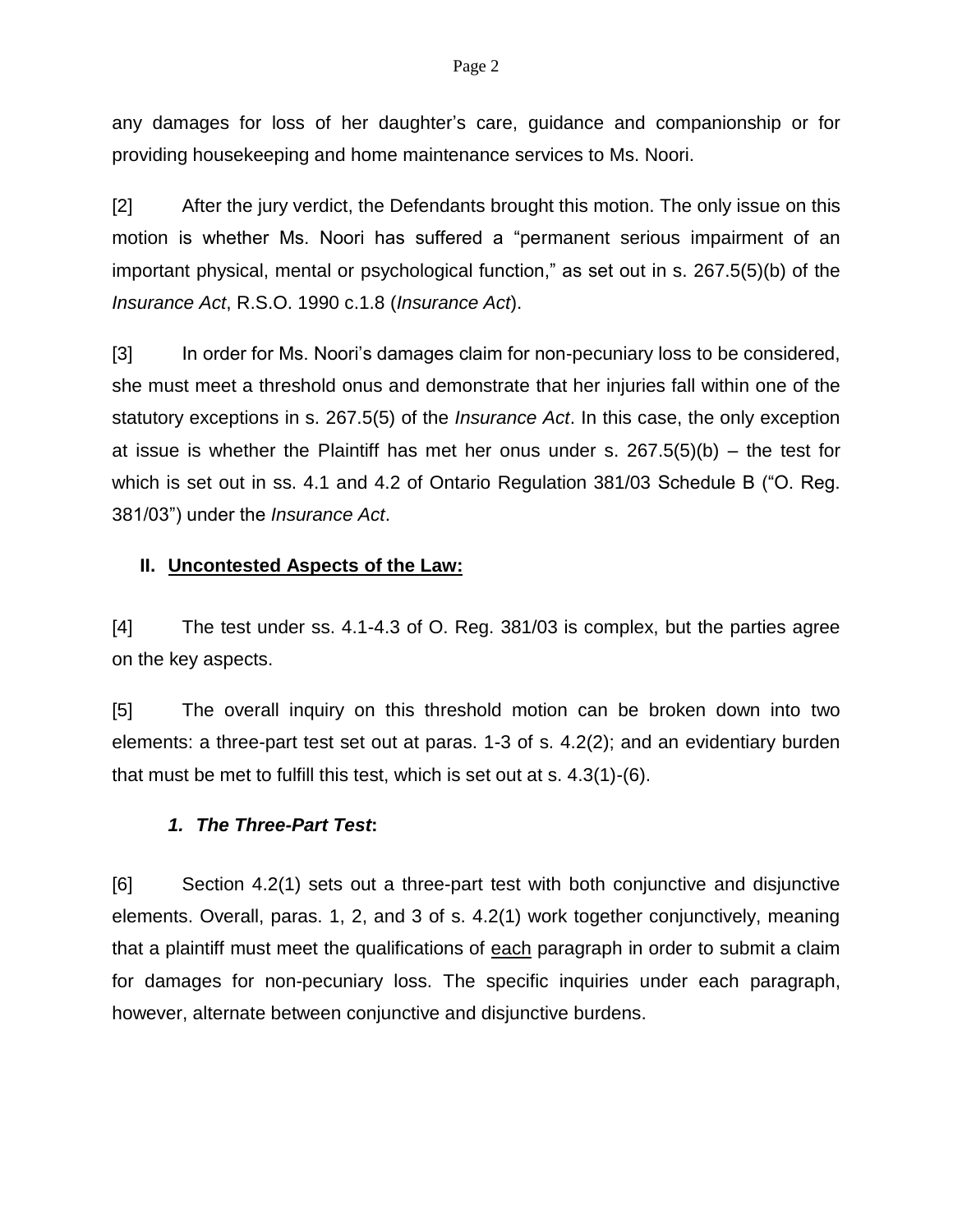[7] Paragraphs 1 and 2 set out the criteria for determining whether the impairment suffered is a "serious impairment" and whether the physical, mental or psychological function that is impaired is "an important" one. The analysis for paras. 1 and 2 are disjunctive, meaning that a Plaintiff need only show that one of the criteria have been met.

[8] With respect to the "seriousness of the impairment," a plaintiff must show that the impairment:

i. substantially interfere[s] with the person's ability to continue his or her regular or usual employment, despite reasonable efforts to accommodate the person's impairment and the person's reasonable efforts to use the accommodation to allow the person to continue employment,

ii. substantially interfere[s] with the person's ability to continue training for a career in a field in which the person was being trained before the incident, despite reasonable efforts to accommodate the person's impairment and the person's reasonable efforts to use the accommodation to allow the person to continue his or her career training, or

iii. substantially interfere[s] with most of the usual activities of daily living, considering the person's age. [s. 4.2(1) 1, O. Reg. 381/03, emphasis added].

[9] With respect to the "importance of the function" that is impacted, the Plaintiff must show that the function is:

i. …necessary to perform the activities that are essential tasks of the person's regular or usual employment, taking into account reasonable efforts to accommodate the person's impairment and the person's reasonable efforts to use the accommodation to allow the person to continue employment,

ii. ... necessary to perform the activities that are essential tasks of the person's training for a career in a field in which the person was being trained before the incident, taking into account reasonable efforts to accommodate the person's impairment and the person's reasonable efforts to use the accommodation to allow the person to continue his or her career training,

iii. …necessary for the person to provide for his or her own care or well-being, or

iv. …important to the usual activities of daily living, considering the person's age. [s. 4.2(1) 2, O. Reg. 381/03, emphasis added]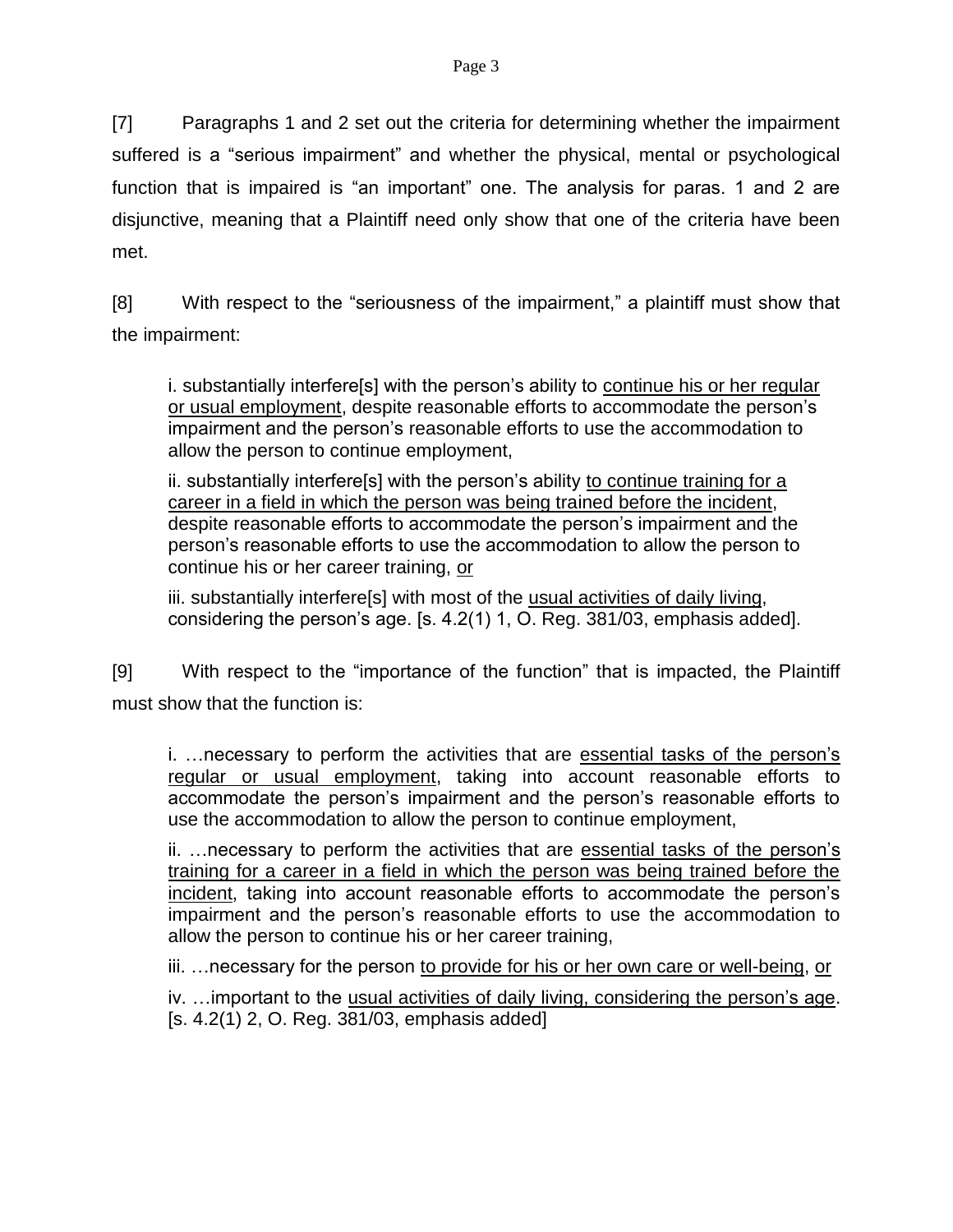[10] In contrast, para. 3 sets out the criteria for determining whether an impairment is "permanent." The analysis under this para. is conjunctive, meaning that the Plaintiff must meet all criteria in sub-paras. i-iii. To be permanent, the impairment must:

i. have been continuous since the incident and must, based on medical evidence and subject to the person reasonably participating in the recommended treatment of the impairment, be expected not to substantially improve,

ii. continue to meet the criteria in paragraph 1, and

iii. be of a nature that is expected to continue without substantial improvement when sustained by persons in similar circumstances. [s. 4.2(1) 3, O. Reg. 381/03, emphasis added].

# *2. The Evidentiary Requirements*

[11] The evidentiary requirements are more straight-forward, and the analysis is conjunctive. A plaintiff must adduce medical evidence from at least one physician explaining:

- (a) the nature of the impairment;
- (b) the permanence of the impairment;
- (c) the specific function that is impaired; and
- (d) the importance of the specific function to the person. [s. 4.3(2), O. Reg. 381/03, emphasis added]

[12] The physician(s) must also be "trained for and experienced in the assessment or treatment of the type of impairment that is alleged" (s. 4.3(3)(a), O. Reg. 381/03). The evidence given by that/those physician(s) must accord with "generally accepted guidelines or standards of the practice of medicine" and any such evidence must contain a conclusion that the impairment suffered was "directly or indirectly sustained as the result of the use or operation of an automobile" (s. 4.3 (3)(b) and s. 4.3(4), 381/03, O. Reg. 381/03).

[13] Lastly, the Plaintiff must demonstrate that the impairment represents a negative change in her *status quo* relative to her life before the accident. A plaintiff must "adduce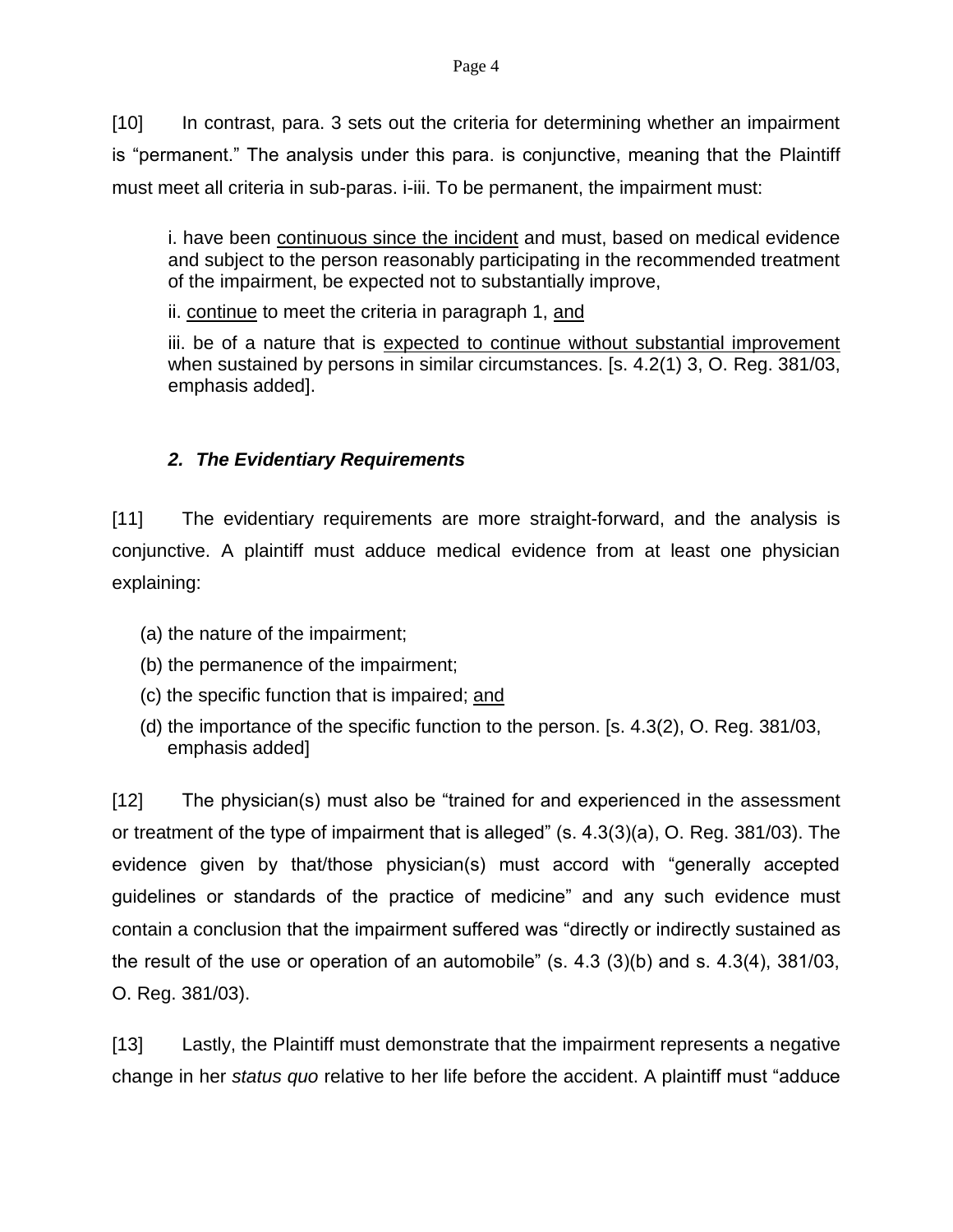evidence that corroborates the change in the function that is alleged to be a permanent serious impairment of an important physical, mental or psychological function" (s. 4.3(5), O. Reg. 381/03).

# *3. Relevant Jurisprudence:*

[14] Caselaw interpreting this section and its predecessor also provide guidance on how to approach the threshold test.

[15] The motion judge maintains a statutory duty to determine the threshold motion and is not bound by the jury's implied findings, including those relating to credibility (*Debruge v. Arnold*, 2018 ONSC 2357, at para. 20; *Kasap v. MacCallum*, [2001] O.J. No. 1719 (Ont. C.A.) at paras. 7-8). The moving party submits that, since *Kasap*, there has been an evolution in the caselaw towards a reluctance to rule contrary to implicit findings of fact made by the jury in a threshold motion. I will deal with this below.

[16] As the parties agree, the starting point for this motion is *Meyer v. Bright*, where the Court of Appeal for Ontario set out the 'order of operations' for considering the factors in paras. 1-3 of s. 4.2(1) (1993 CarswellOnt 51 (Ont. C.A), also referred to as *Lento v. Castaldo*).

- [17] A motions judge must consider the following questions in the following order:
	- A. Has the injured person sustained permanent impairment of a bodily function caused by continuing injury which is physical in nature?
	- B. If so, is the permanently bodily function an important one?
	- C. If so, is the impairment of the important bodily function serious? [*Meyer*, at para. 16]

# *A. Permanence*

[18] The plaintiff need not prove to a certainty that the impairment will last "forever until death" but rather, she must prove that impairment is expected to last indefinitely into the future with an unlikely chance of improvement (*Giordana v. Li*, 2014 ONSC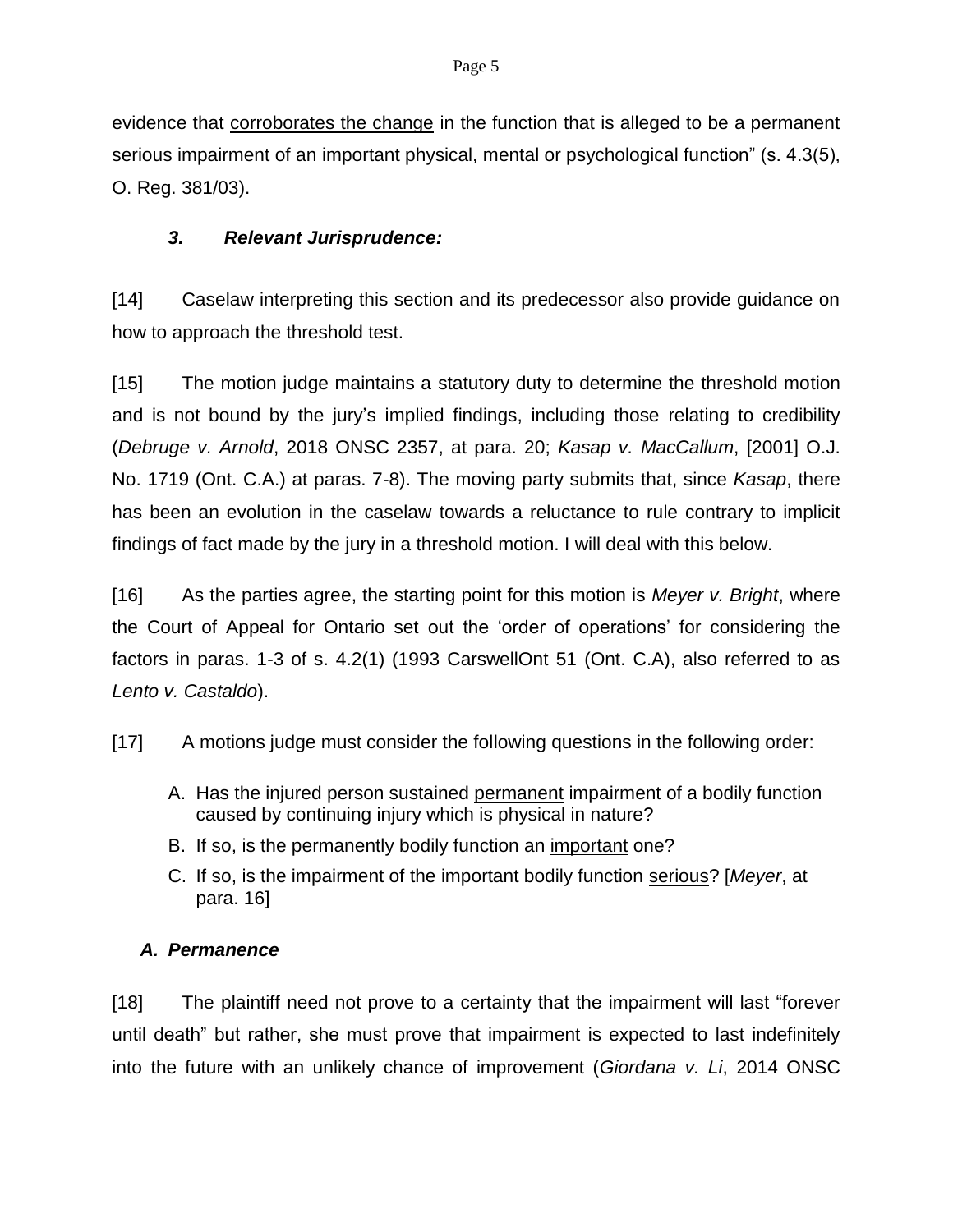7516, at para. 11; *Brak v. Walsh,* 2008 ONCA 221, at para. 4). For instance, a plaintiff may have persistent but intermittent symptoms and still satisfy this part of the test (*Frankfurter v. Gibbons*, [2004] O.J. No. 4969 (Ont. S.C. Div. Ct.), 74 O.R. (3d) 39, at para. 16).

[19] The permanence of an impairment may be determined on the basis of findings that are subjective, objective, or some mix of the two. As the Court noted in *Meyer*:

Some injuries which are physical in nature can be diagnosed objectively, some can be diagnosed only upon the basis of a patient's subjective complaints and others are diagnosed on the basis of both objective observations and the patient's subjective complaints. The courts have traditionally weighed and assessed such evidence and will continue to do so when deciding whether an injured person has sustained permanent impairment of a bodily function caused by a continuing injury which is physical in nature. [at para. 18].

# *B. Important Bodily Function*

[20] The importance of a given function is also assessed relative to the specific plaintiff before the court. The Court must consider "the injured person as a whole and the effect which the bodily function involved has upon that person's way of life in the broadest sense of that expression" (*Meyer*, at para. 25).

## *C. Seriousness*

[21] Section 267.5(5), like its predecessor, recognizes that "injured persons are required to bear some interference with their enjoyment of life without being able to sue for it" (*Meyer*, at para. 70). To qualify as a serious impairment, an injury must go beyond what is tolerable, and this determination is made in light of the cumulative effect on the plaintiff's life (*Frankfurter*, at para. 22; *Sasso v. Copeland*, [2005] O.J. No. 5226 (Ont. S.C.), 78 O.R. (3d) 263, at para. 19). An impairment may still qualify as 'serious' even where the person is able to carry on the same daily activities as she did before the accident: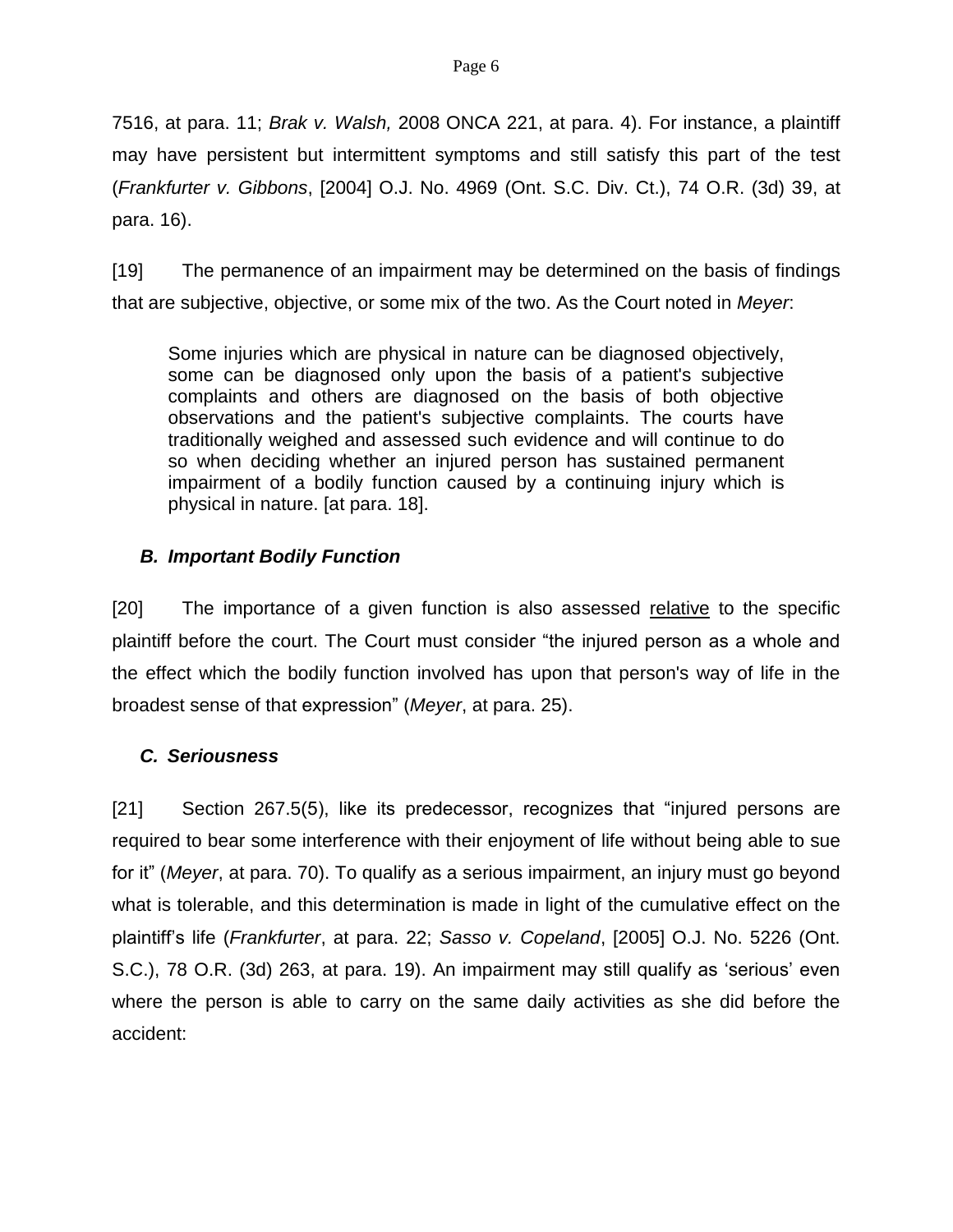[The 'seriousness' requirement] may be satisfied even although plaintiffs, through determination, resume the activities of employment and the responsibilities of household but continue to experience pain. [*Brak*, at para. 7].

[22] While the wording of this regulation largely aligns with its predecessor which was effective prior to 2003, the moving parties submit that the addition of the word "most" into sub-para. iii of s. 4.2(1)1 may imply a somewhat higher bar if the plaintiff relies only on an impairment of "most of the usual activities of daily living" to satisfy the test under para. 1 (*Nissan v. McNamee*, 2008 CanLII 20345 (Ont. S.C.), [2008] O.J. No. 1739, at para. 37). I will deal with this below.

## **III. Contested Aspects of the Law**

## **1. "Most" of the Usual Activities of Daily Living**

[23] The moving party submits that the addition of the word "most" in the updated wording of this regulation suggests "a higher threshold where impairments affect daily living but not working" (Factum of the Defendants at para. 11, citing *Nissan* at para. 37).

[24] There have not been many subsequent cases that have relied on *Nissan* for this proposition. Most subsequent cases cite *Nissan* for the general proposition that cases interpreting the previous wording of the regulation are still instructive. The clearest endorsement of a higher threshold is set out in *Hayden v. Stevenson*, 2009 CanLII 31990, [2009] O.J. No. 2571 (Ont. S.C.), at para. 10.

[25] I am not prepared to find that the addition of the word "most" requires a higher threshold. There is limited judicial support for this proposition and no appellate authority.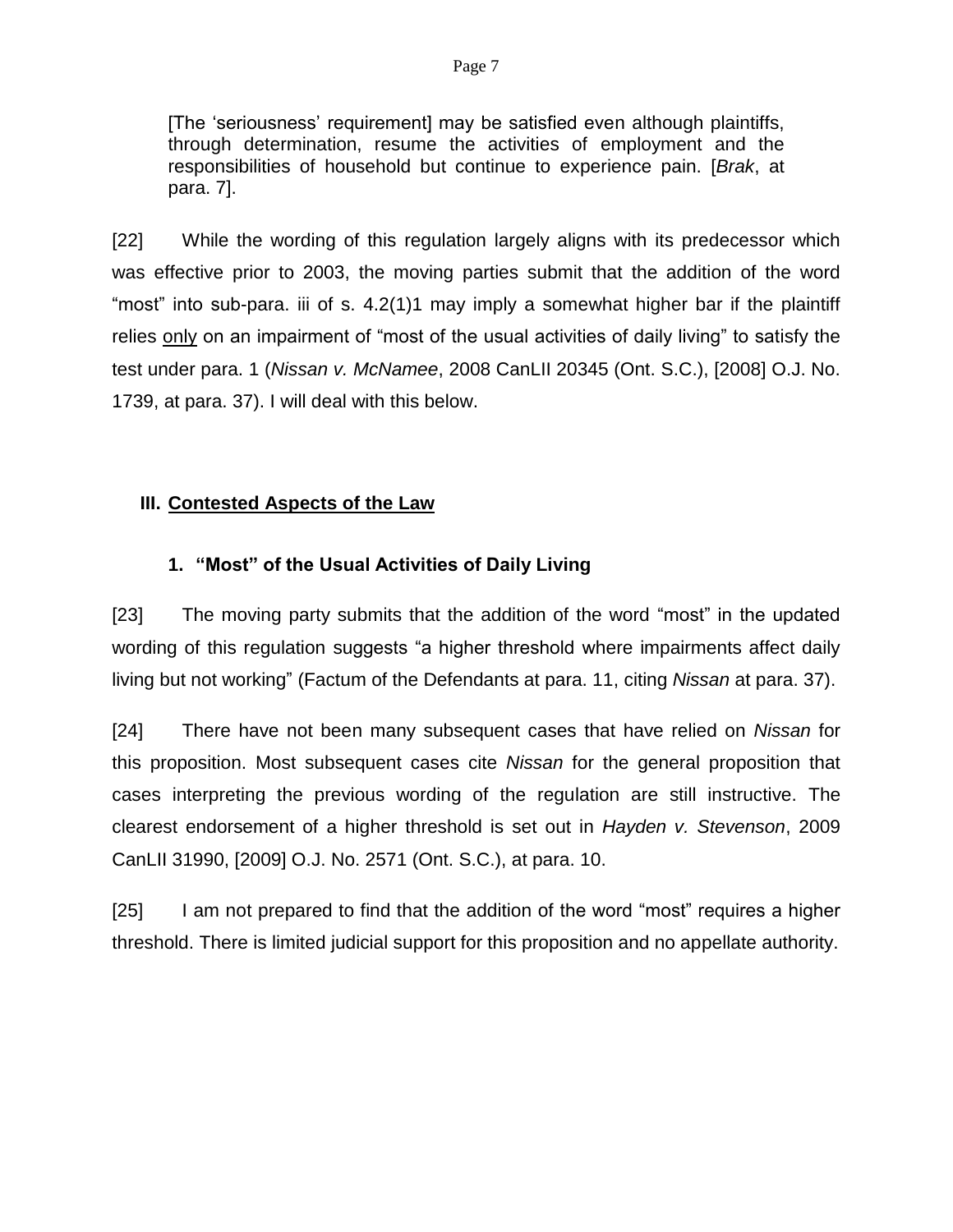## **2. Weight of Jury's Implicit Findings – Credibility**

[26] The moving party submits that the jury's findings about the Plaintiff's credibility is an important factor to consider (Factum of Defendants, at para. 17, citing *Al-Radwan v. Wanless*, 2018 ONSC 5464, at para. 8).

[27] No subsequent cases rely on *Al-Radwan* for this proposition that implicit findings of fact regarding credibility ought to carry more weight on the threshold motion, as a general precept, than other implicit findings. I cannot extrapolate such a principle from this case alone.

# **3. Weight of Jury's Implicit Findings – In General**

[28] The moving parties submit that the caselaw since *Kasap* reflects an evolution towards a reluctance to rule contrary to implicit findings of fact made by the jury in a threshold motion. Moving parties' counsel relied heavily on *Clark v. Zigrossi,* 2010 ONSC 5403, for this proposition in both his written and oral submissions.

[29] In *Clark*, Brown J. (as he then was) outlines how different judges have approached the question of how much weight to place on the jury's findings (*Clark*, at paras. 13-18). In particular, Brown J. warns against "reach[ing] a different conclusion on credibility without taking into account the verdict of the jury [because this] would seem to blur the line as to who really acts as the trier of fact in a jury case" (*Clark*, at para. 15).

[30] Of the cases subsequent to *Clark*, those that support the deferential position taken in that case include:

- a. *Ivens v. Lesperance*, 2012 ONSC 4280, at paras. 10-11, the strongest endorsement of this position.
- b. *Ashburn et al. v. Storrey*, 2019 ONSC 6486, at paras. 33 and 37. This case is somewhat supportive but to a lesser degree than *Ivens*.
- c. *Girao v. Cunningham,* 2017 ONSC 2452, at para. 4, rev'd on other grounds 2020 ONCA 260. The issue is addressed in passing and takes the *Clark* position.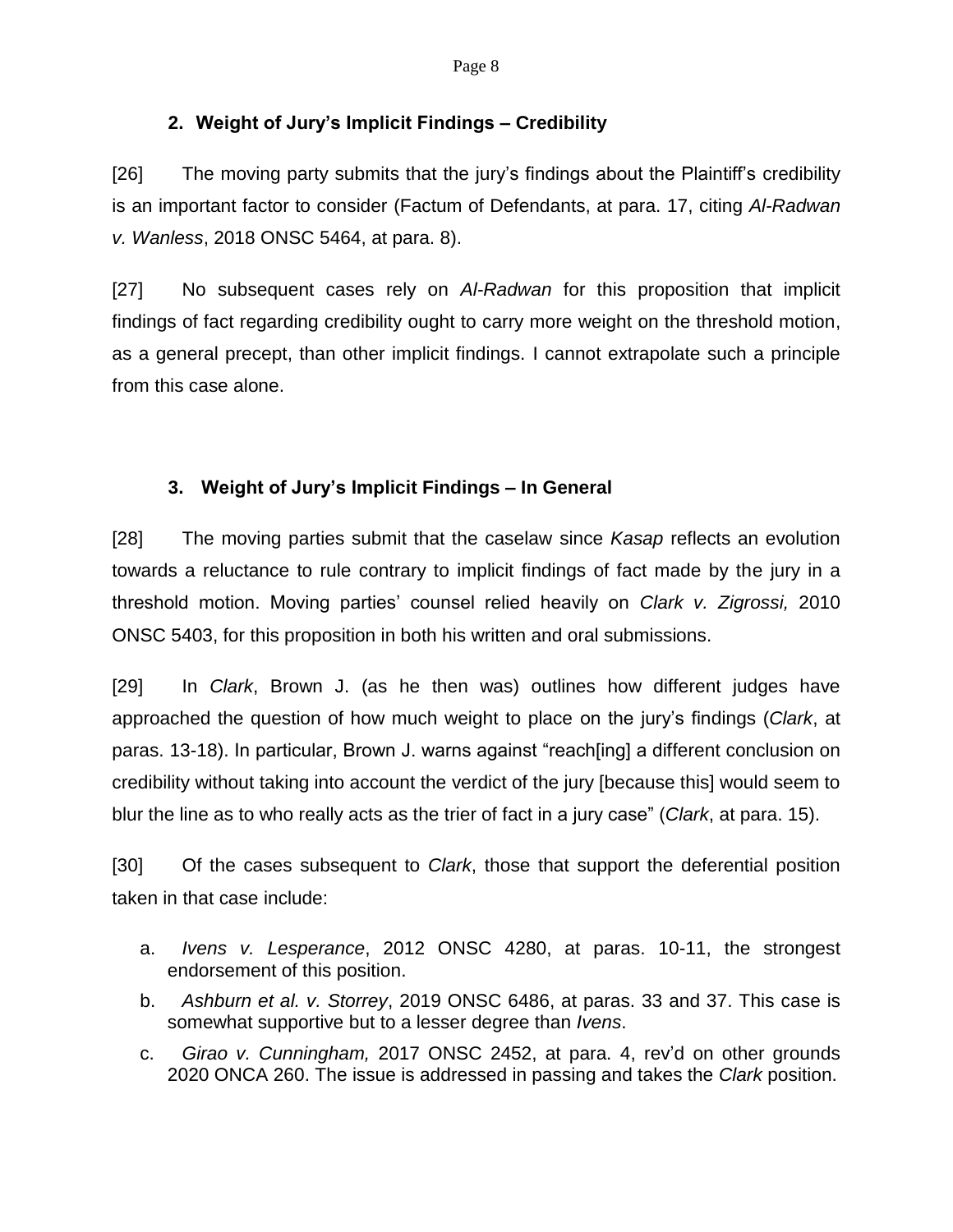Cases that do not take the position in *Clark* include:

- a. *DeBruge v. Arnold*, 2014 ONSC 7044, at paras. 18-19, rev'd on other grounds 2018 ONSC 2357. This case reaffirms the discretionary nature of the decision.
- b. *O'Brien v. O'Brien*, 2018 ONSC 4665, at paras. 7-8. This case also reaffirms the discretionary nature of the decision.
- c. *Beader v. Evans*, 2012 ONSC 5781, at paras. 6-12. This case reaffirms the discretionary nature of the decision, albeit with more reluctant wording than *DeBruge* or *O'Brien*.

[31] Counsel for the moving parties relied heavily on *Berfi v. Muthusamy*, 2015 ONSC 981, in his oral submissions, to support the proposition that cases subsequent to *Kasap* have shown greater deference to implicit findings of the jury.

[32] I have reviewed the caselaw subsequent to *Kasap*. The leading appellate authority remains *Kasap* and this is the approach I will follow. The Court of Appeal in *Kasap* is clear that the trial judge may or may not consider the jury's findings in making his or her determination:

[7] The Legislature has left it to judges to determine whether the threshold has been met. This will often overlap a jury's considerations; and particularly where the symptoms are subjective.

[8] Nowhere does the legislature say that the judge is bound to consider the jury verdict much less that the judge is bound by any implied finding of credibility of the jury. By the same token the legislation does not suggest that a trial judge cannot, in the exercise of judicial discretion, consider the verdict of the jury. The legislation is clear: the judge must decide the threshold motion, and in doing so, the judge is not bound by the verdict of the jury. The timing of the hearing is in the discretion of the trial judge. Accordingly the appeal fails and is dismissed with costs.

[33] This passage strongly suggests that whether (or the degree to which) the trial judge relies on the jury's verdict implicit findings is discretionary.

[34] Furthermore, the discretionary nature of this ruling was reaffirmed by the Court of Appeal in *Basandra v. Sforza*, 2016 ONCA 251, at para. 19 as follows: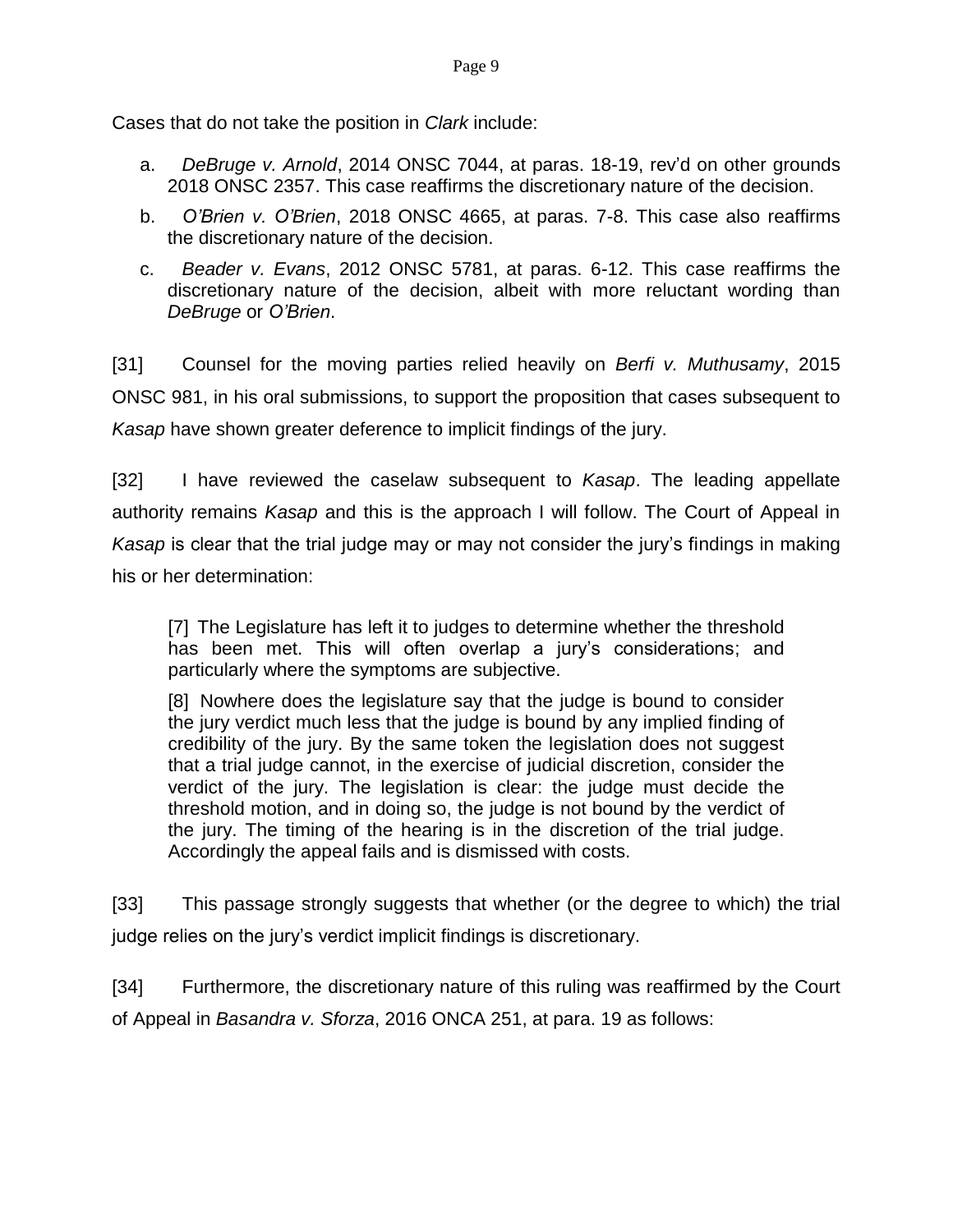[19] The statutory regime creates a division of labour between the trial judge and the jury. The trial judge has sole responsibility for determining whether the plaintiff's injuries meet the threshold under [ss. 267.5\(3\)](https://www.canlii.org/en/on/laws/stat/rso-1990-c-i8/latest/rso-1990-c-i8.html#sec267.5subsec3_smooth) and [\(5\)](https://www.canlii.org/en/on/laws/stat/rso-1990-c-i8/latest/rso-1990-c-i8.html#sec267.5subsec5_smooth) of the *[Insurance Act](https://www.canlii.org/en/on/laws/stat/rso-1990-c-i8/latest/rso-1990-c-i8.html)*. The trial judge does this without the intervention of the jury and may dismiss the case even where the jury makes an award of damages to the plaintiff: see *Kasap v. MacCallum*, [2001 CanLII 7964](https://www.canlii.org/en/on/onca/doc/2001/2001canlii7964/2001canlii7964.html)  [\(ON CA\),](https://www.canlii.org/en/on/onca/doc/2001/2001canlii7964/2001canlii7964.html) [2001] O.J. No. 1719; *DeBruge v. Arnol*, [2014 ONSC 7044.](https://www.canlii.org/en/on/onsc/doc/2014/2014onsc7044/2014onsc7044.html)

[35] I have reviewed *Berfi*. I do not find that this case represents a shift in the caselaw requiring greater deference to implicit findings of the jury. In my view, it is a discretionary ruling that supported the moving party's position, based on the facts of the case. I specifically refer to paras. 33-37 of *Berfi* as follows; which suggest that the Court took the approach in *Kasap*.

[33] Finally, I note that, despite awarding general damages to the plaintiff arising from his pain and suffering due to the car accident, the jury awarded him nothing for future income loss. That award is consistent with the jury finding that, going forward, the plaintiff is capable of working. As the case law cited above indicates, I am not bound by the jury's determination of this factual issue. I do, however, find it to be a relevant consideration that is consistent with my finding.

[34] The other alleged substantial interference relied upon by the plaintiff is addressed in s. 4.2(1)1.iii. of the [Regulation.](https://www.canlii.org/en/on/laws/regu/o-reg-461-96/latest/o-reg-461-96.html) He asserts that the injuries arising from the car accident substantially interfere with most of his usual activities of daily living. In my view, the evidence does not support this contention, either.

[35] While I acknowledge that the plaintiff is limited in the extent to which he can assist in household chores and engage in various other social and sporting activities, to a large extent those limitations existed before the October 28, 2010 car accident, and arose from his unfortunate, but welldocumented history of prior work-related accidents. This leads me to doubt that most of his current problems are attributable to the car accident.

[36] I also have concerns about the credibility and reliability of his evidence regarding the extent of his ongoing limitations - as confirmed by my previous analysis of his evidence concerning his ability to work, including his true intentions regarding re-employment. I further note that the plaintiff continues to drive. That activity, it seems to me, is at odds with the claimed level of substantial interference with most of his usual activities of daily living that the plaintiff must establish to succeed.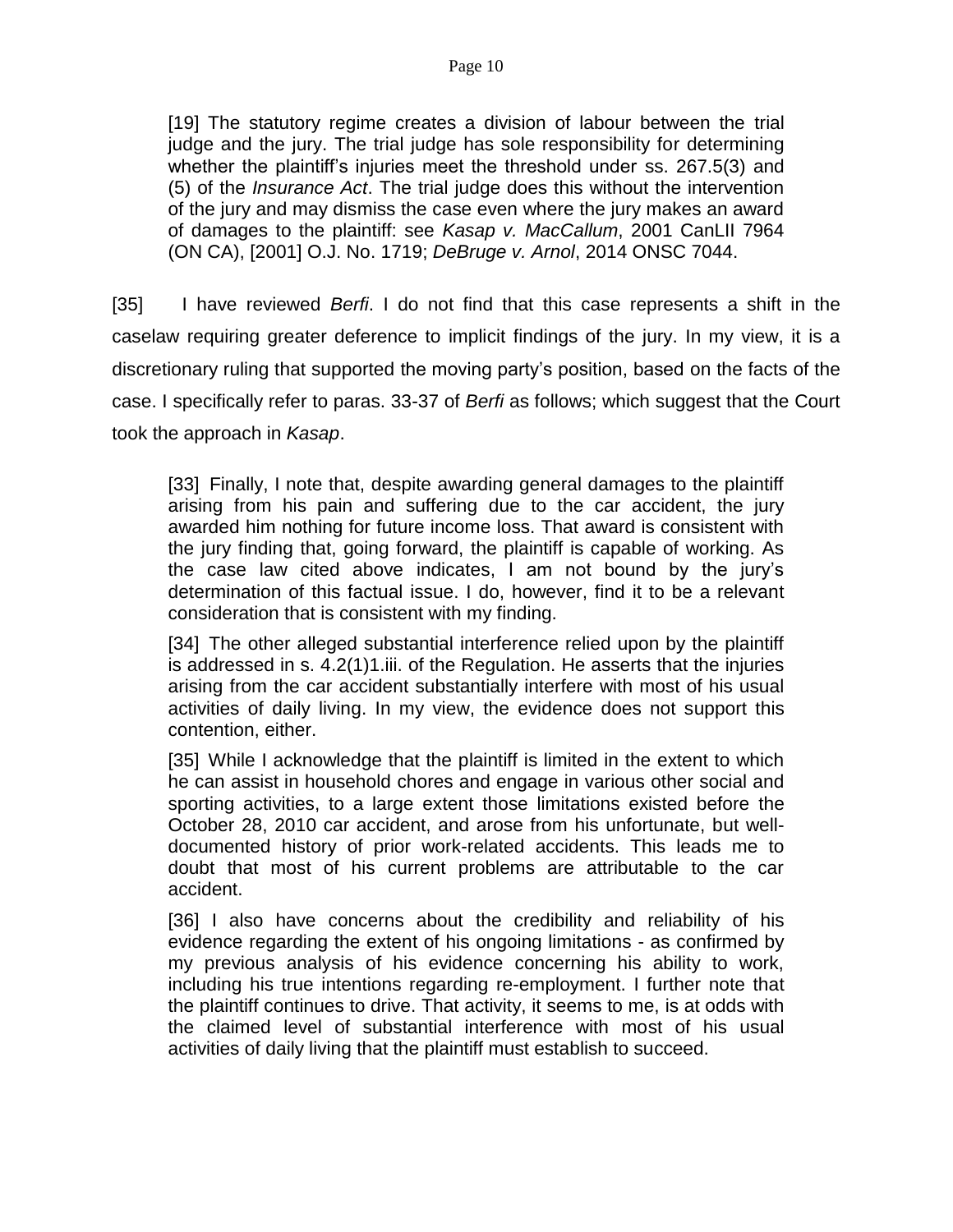[37] On a motion such as this, the plaintiff bears the onus of persuading me that his accident-caused injuries substantially interfere with his ability to work or his usual activities of daily living. In light of the foregoing, I conclude that he has not so persuaded me. He has therefore not met the tests set out in either s. 4.2(1)1 i. or iii. of the [Regulation.](https://www.canlii.org/en/on/laws/regu/o-reg-461-96/latest/o-reg-461-96.html)

[36] On balance, I will follow the approach in *Kasap*.

## **IV. Summary of Position of the Defendants, Moving Parties on the Motion**

[37] I will now summarize the moving parties' position on the motion.

[38] Ms. Noori was involved in a minor pedestrian motor vehicle accident. In 2015, Ms. Noori described to Dr. Rhyno that she previously had an accident in 2013 after which she suffered from "aches and pains."

[39] For the impairment to be considered permanent, it must be continuous since the accident, based upon the medical evidence and – subject to Ms. Noori's reasonably participating in recommended treatment – the impairment must not be expected to improve.

[40] The moving parties' position is that the impairment was not continuous. The defendants submit that all of Ms. Noori's medical injuries as they relate to the accident have been resolved. Any medical conditions Ms. Noori suffers from are unrelated to the accident. If they are wrong in this regard, they submit that Ms. Noori has not reasonably participated in recommended treatment.

[41] In regard to the submission that all of Ms. Noori's medical injuries related to the accident have resolved, it is the moving parties' position that there is very little medical evidence that her complaints were casually related to the accident.

[42] With respect to Ms. Noori's back injury, it is the moving parties' position that this is unrelated to the accident. The moving parties rely on the following: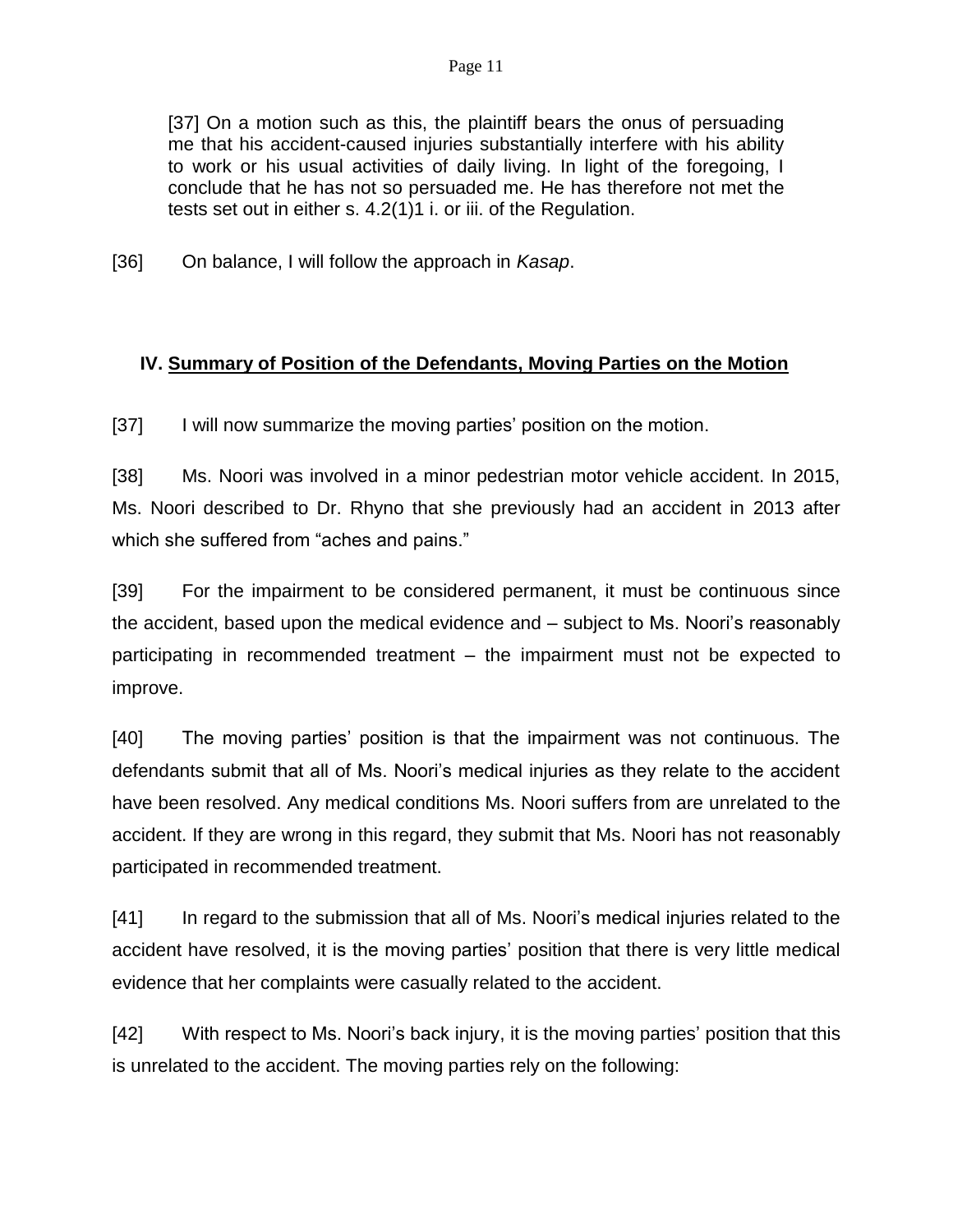- 1. Dr. Michael Boucher, a witness for the moving parties, examined Ms. Noori on behalf of an insurance company to determine if treatment was appropriate. He testified that, while trauma may cause a bulging disc, it takes substantial trauma with a rotational and forward flexion movement, which is not how the moving parties say the accident occurred. Dr. Boucher also testified that, if Ms. Noori had ruptured a disc as a result of the accident, she would have felt an immediate and painful burst in her lower back. Back pain would not have started weeks later as Ms. Noori testified.
- 2. When Ms. Noori attended at the hospital immediately after the accident there was no mention of back pain.
- 3. There is no record of accident related complaints by Ms. Noori to Dr. Shalini Sharma, her family doctor, until December 2014, when Ms. Noori complained of depressive symptoms and back pain. Dr. Sharma gave evidence that she would expect someone who was injured in a motor vehicle accident to come to see her within a couple of days of the accident. Ms. Noor never did this. The OHIP summary for Ms. Noori shows that Ms. Noori saw Dr. Sharma on March 20, 2014 for low back pain; however, there was no evidence that Ms. Noori's complaints on this day were accident-related.
- 4. Dr. David Berbrayer, an expert called by Ms. Noori, gave evidence that there is a hereditary component to back pain.
- 5. Dr. Boucher gave evidence that anyone over the age of 20 would have some degenerative changes in their lower back.
- 6. Dr. Sharma gave evidence that pregnancy, weight changes associated with pregnancy, and child rearing can also have impact on back pain.

[43] With respect to Ms. Noori's neck pain, she did not complain of this when she attended the hospital immediately after the accident. There is no mention of accident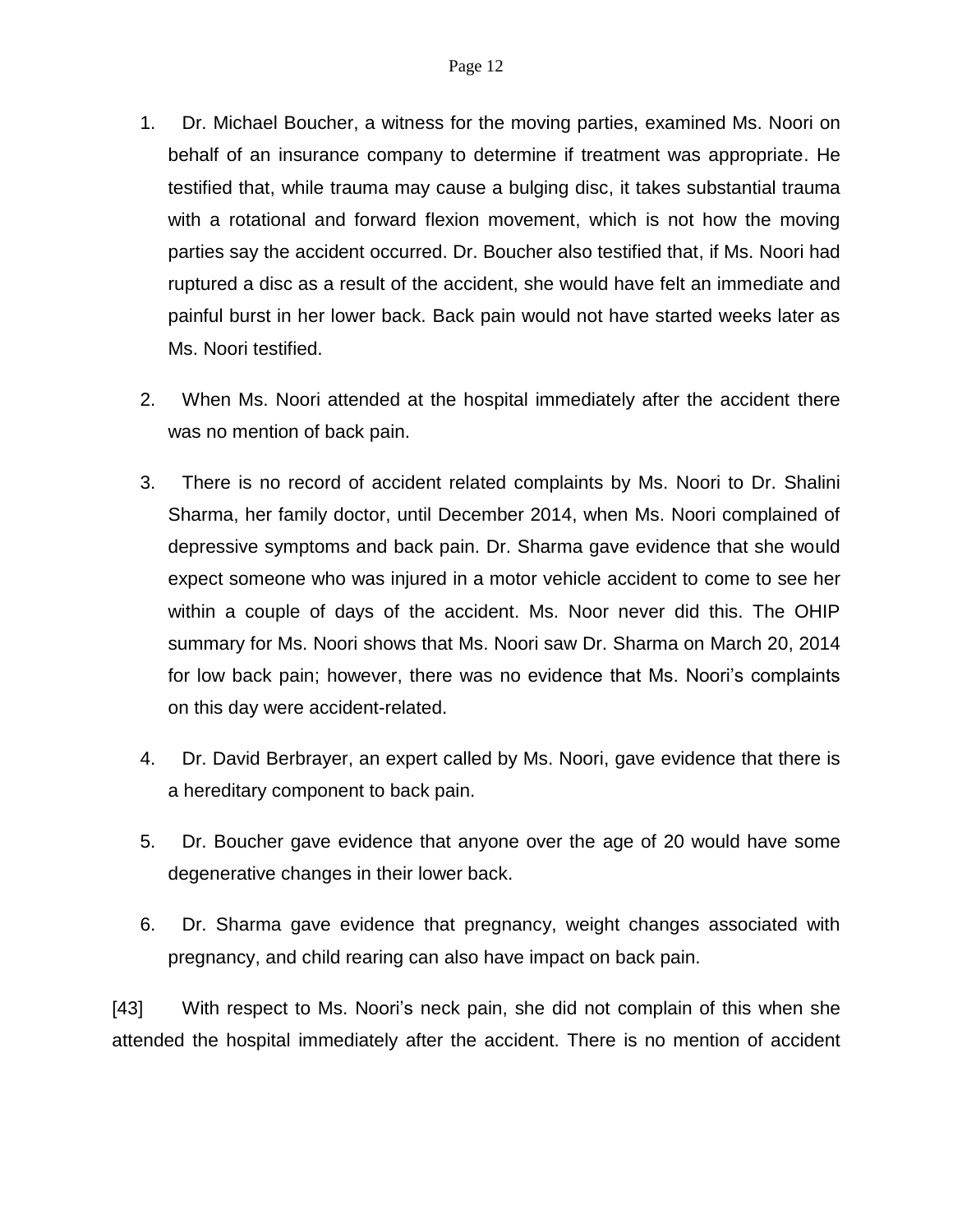#### Page 13

related neck pain in Dr. Sharma's notes until April 23, 2019, almost six years after the accident.

[44] Ms. Noori did not complain of shoulder pain when she attended at the hospital immediately after the accident.

[45] According to the OHIP summary, Ms. Noori saw Dr. Sharma for depressive symptoms for the first time on January 22, 2014, but there is no indication that her complaints were accident-related. This was a stressful time for Ms. Noori; she had just separated from her husband in December of 2013.

[46] Ms. Noori's only contemporaneous complaint from the accident was a left hip contusion, which has now been resolved.

[47] The only objective mechanical injury sustained by Ms. Noori was a possible minor medial meniscus tear. Ms. Noori did not report any knee injury when she attended at the hospital immediately after the accident. The first reference to a possible tear was in a report from Dr. Trinh dated March 20, 2014 to Dr. Sharma. Dr. Boucher's evidence was that this sort of injury could not have been caused by the mechanics of the accident. Ms. Noori's own evidence is that she no longer experiences left knee pain.

[48] The moving parties argue that, even if it is assumed that Ms. Noori did suffer injuries in the accident, those injuries have not been "continuous since the accident." According to the OHIP summary, Ms. Noori did not attend at an OHIP covered treatment or appointment from April 29, 2015 to February 8, 2017. There is a 22-month gap in treatment.

[49] The moving parties acknowledge that chronic pain arising from a motor vehicle injury, which accounts for limitation in function unlikely to improve, will meet the requirement of permanence under the threshold. Dr. Berbrayer diagnosed Ms. Noori with chronic pain syndrome. The moving parties submit that Ms. Noori does not meet the criteria for chronic pain syndrome according to the American Medical Association, as those criteria were laid out in Dr. Boucher's evidence.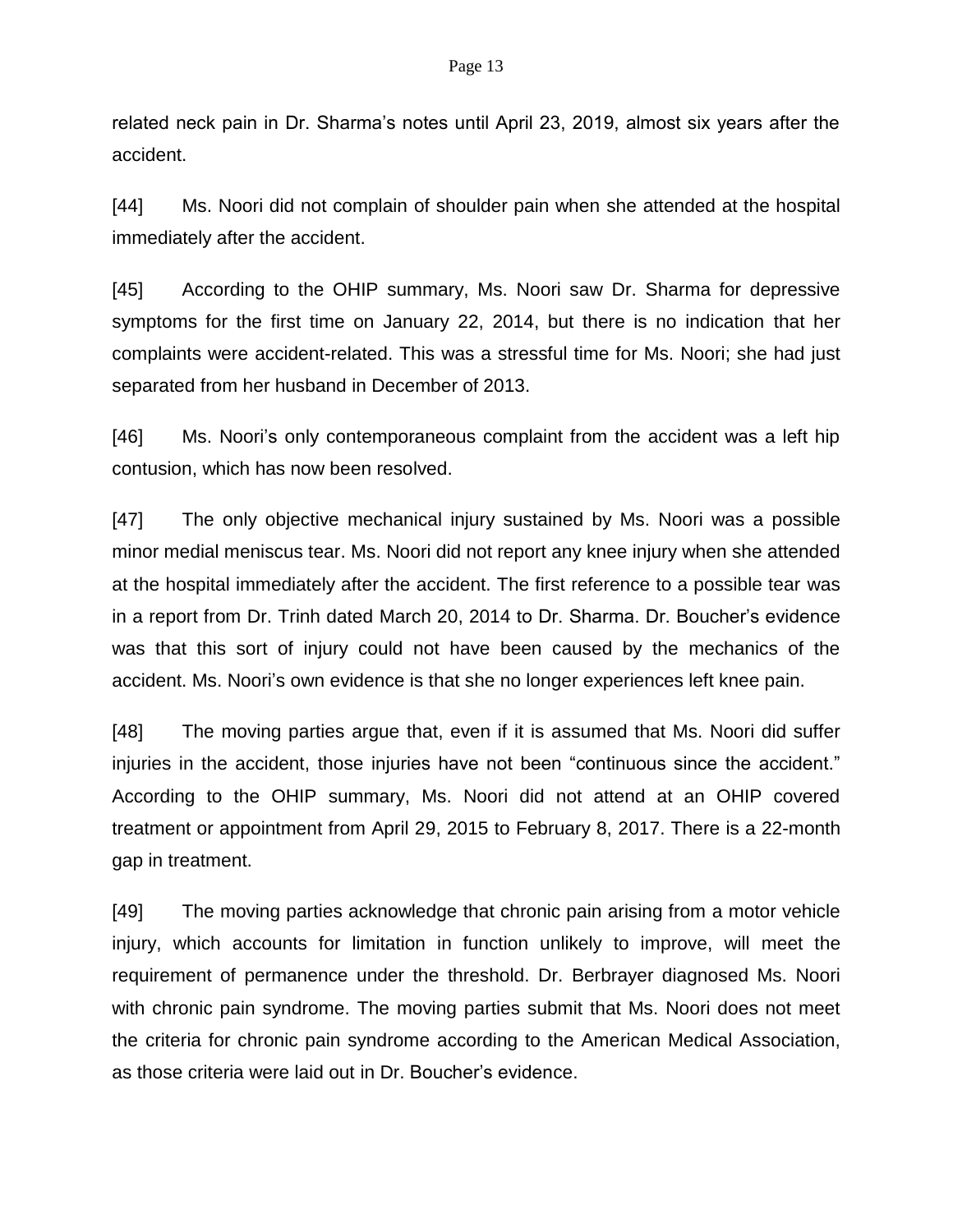[50] Both Dr. Berbrayer and Dr. Boucher have expertise in chronic pain, and were qualified as such. The moving parties' submit that Dr. Boucher's evidence should be favoured over Dr. Berbrayer's because Dr. Boucher was not hired by any of the parties in the litigation. Dr. Boucher was a participant expert. Dr. Berbrayer was a litigation expert, hired for the sole purpose of the litigation. Further, the moving parties' position is that Dr. Boucher's evidence is more consistent with the presentation of Ms. Noori in the surveillance video evidence shown at trial.

[51] Dr. Boucher gave evidence as to the requirements for a person to meet the diagnosis of chronic pain syndrome. There are six criteria for chronic pain syndrome. To be diagnosed a person needs to meet three of the criteria. In this case, the criteria must also relate to the May 29, 2013 accident. The six criteria for chronic pain syndrome are:

- 1. Use of prescription drugs beyond the recommended duration or dependency;
- 2. Excessive dependence on healthcare, friends and family;
- 3. Secondary deconditioning based on disuse or fear avoidance;
- 4. Withdrawal from social, work or other activities;
- 5. Failure to restore pre-injury functioning after a period of disability such that their physical capacity is insufficient to pursue work, family and social life; and
- 6. Development of psycho-social behaviour after the incident including anxiety, depression, fear avoidance, and non-organic illness behaviour.

[52] It is the moving parties' position that Ms. Noori only meets one of the six criteria – criteria 2. She does not meet criteria 1 because she does not take any prescription drugs to treat her pain or psychological condition. She does not meet criteria 3 because she was found to be well conditioned and just over the BMI threshold of overweight and her weight and appearance did not change during the three years between Dr. Boucher's assessments. Ms. Noori does not meet criteria 4. On the surveillance videos Ms. Noori is seen going to the beach with a friend and her child, shopping with her child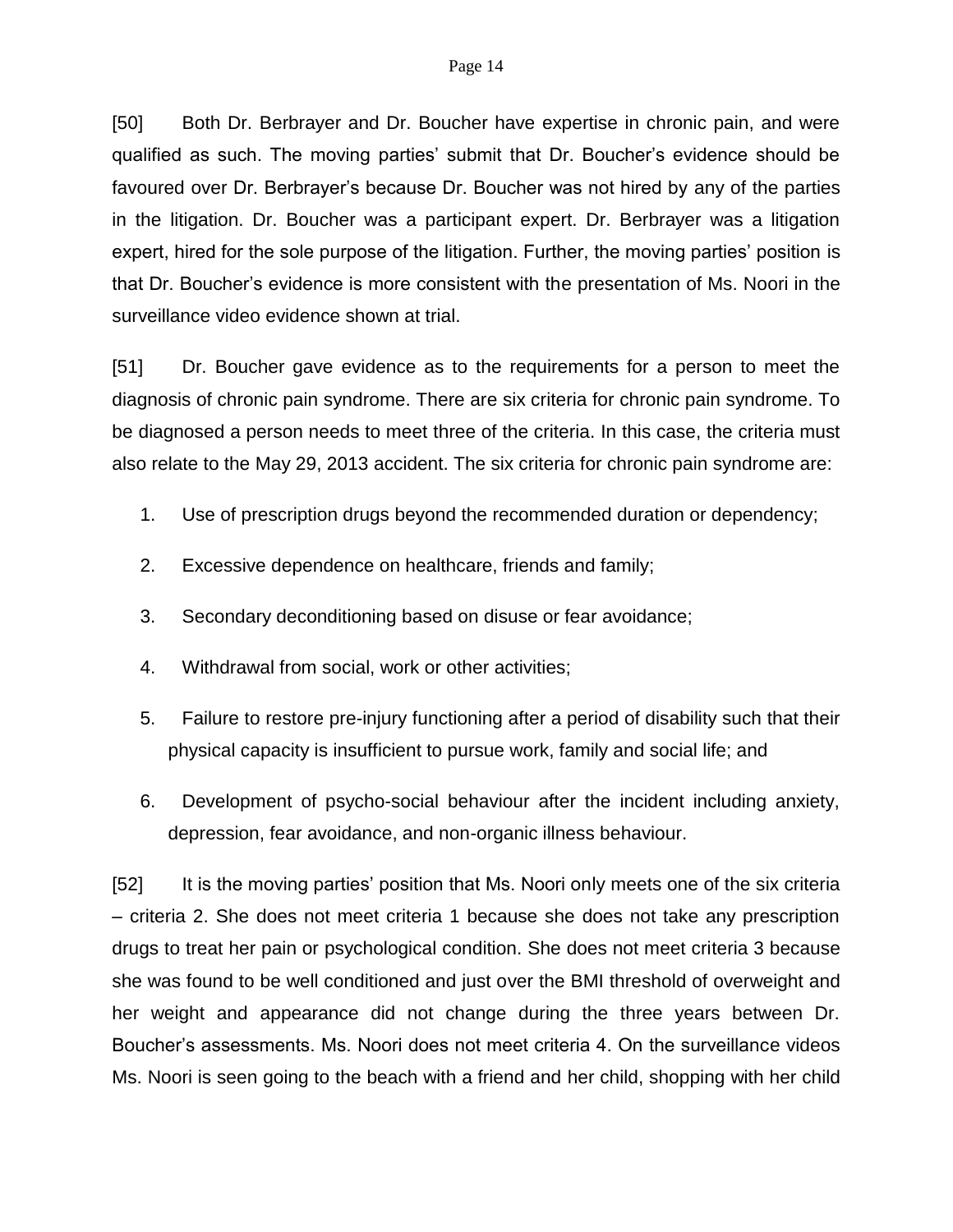and going on a date. It is the moving parties' submission that these activities are inconsistent with social withdrawal. She does not meet criteria 5 because Ms. Noori told Dr. Boucher she is managing everything with pain. Ms. Noori obtained employment post-accident. Ms. Noori does not meet criteria 6 because, although she has depression, her depression is not caused by the prolonged nature of her pain. It is caused by other social-economic stressors. The only criteria Ms. Noori meets is criteria 2. It is the moving parties' position that Ms. Noori's excessive dependence on healthcare is consistent with the medicalization of Ms. Noori for the purposes of this lawsuit.

[53] The moving parties argue that it is not clear that Ms. Noori's psychological issues were ever related to the motor vehicle accident. Dr. Sharma gave evidence that depression and anxiety can have a hereditary component. Ms. Noori's sister and mother have been diagnosed with depression. Further, Dr. Sharma testified that depression is an illness that does not need a cause. Ms. Noori had a history of anxiety and panic attacks before the accident. When Ms. Noori was first referred to the psychiatrist, Dr. Mark Rhyno in 2015, she made no complaints about the motor vehicle accident and how it impacted her psychologically. Dr. Rhyno's report outlines the stressors in Ms. Noori's life at the time of his report – she had separated and was initiating a divorce and her child had eye complications.

[54] Dr. Greg Tippin, a psychologist, testified as an expert for Ms. Noori. He has also provided counselling to Ms. Noori. Dr. Tippin opined that Ms. Noori will not improve with continued psychological treatment. If this evidence is accepted, the moving parties argue that Ms. Noori would still fail to meet the permanence criteria. The impairment must be continuous, and, subject to Ms. Noori reasonably participating in recommended treatment of the impairment, expected not to improve. Ms. Noori has not reasonably participated in recommended treatment of her psychological impairment. She has been prescribed anti-depressant medication, yet has never taken it. Dr. Sharma testified that she would not prescribe something to someone if she did not expect it to improve her symptoms. Dr. Tippin also gave evidence that anti-depressants are generally beneficial.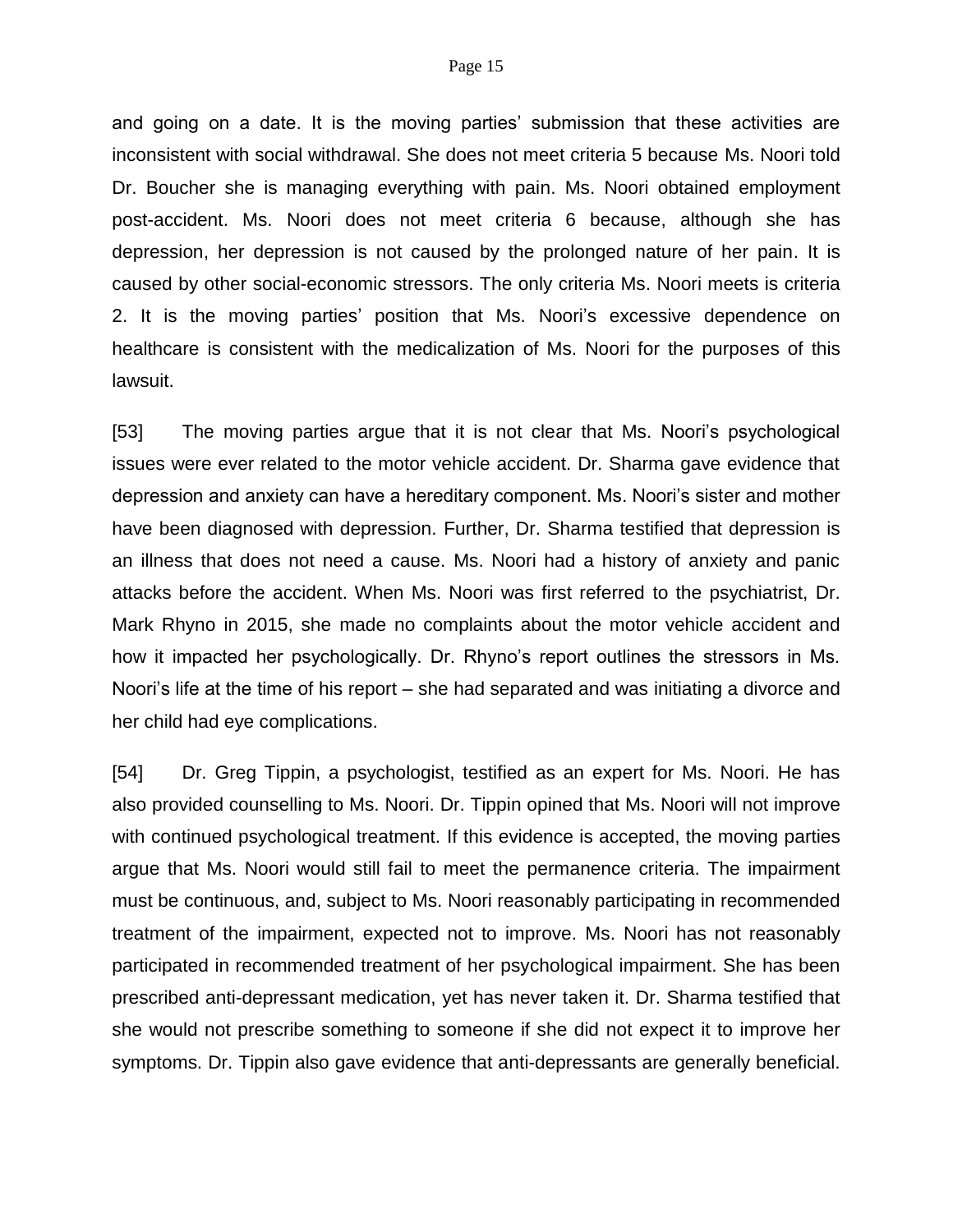Ms. Noori has not attempted to use the medication to see if it will be helpful. If Ms. Noori does have an impairment of her psychological functioning that is not expected to improve, it is because of her own failure to participate in recommended treatment.

[55] The requirement that the impairment be of an important function involves a subjective analysis. The Court must determine whether the impaired function is important to the particular person. The impaired function must be necessary for Ms. Noori to perform the essential tasks of her regular employment, be necessary to provide for her care or well-being or be important to her usual activities of daily living. The moving parties' position is that Ms. Noori suffered "aches and pains" as a result of the accident and that these do not impair any of her physical, mental or psychological functions; or alternatively, that these impairments are not "important" because they have not prevented Ms. Noori from performing her usual activities of daily living.

[56] Ms. Noori has been able to continue with her life since the accident. She worked at Century Fitness for a year from January 1, 2014 to January 31, 2015. She worked at Symposium from December 26, 2016 to May 14, 2017, while earning her chef's certificate from St. Charles Place. Ms. Noori claims that she is unable to work in her desired field as a chef because of her accident-related injuries. However, she was unemployed at the time of accident. Since the accident, she has been able to complete vocational training as a chef and was offered employment in her chosen field but declined that offer.

[57] Ms. Noori has been able to maintain her social life. She was able to travel to Vancouver. She went to the beach with her daughter and a friend. She went to the African Lion Safari with her daughter and friend, Roza Ahmed. She has gone with her boyfriend to Canada's Wonderland and the Toronto Zoo and to a restaurant. She is able to live a social and productive life.

[58] It is the moving parties' submission that even if Ms. Noori did experience a permanent impairment, her impairment would not to be considered serious. Generally, a serious impairment is one which causes substantial interference with the ability of the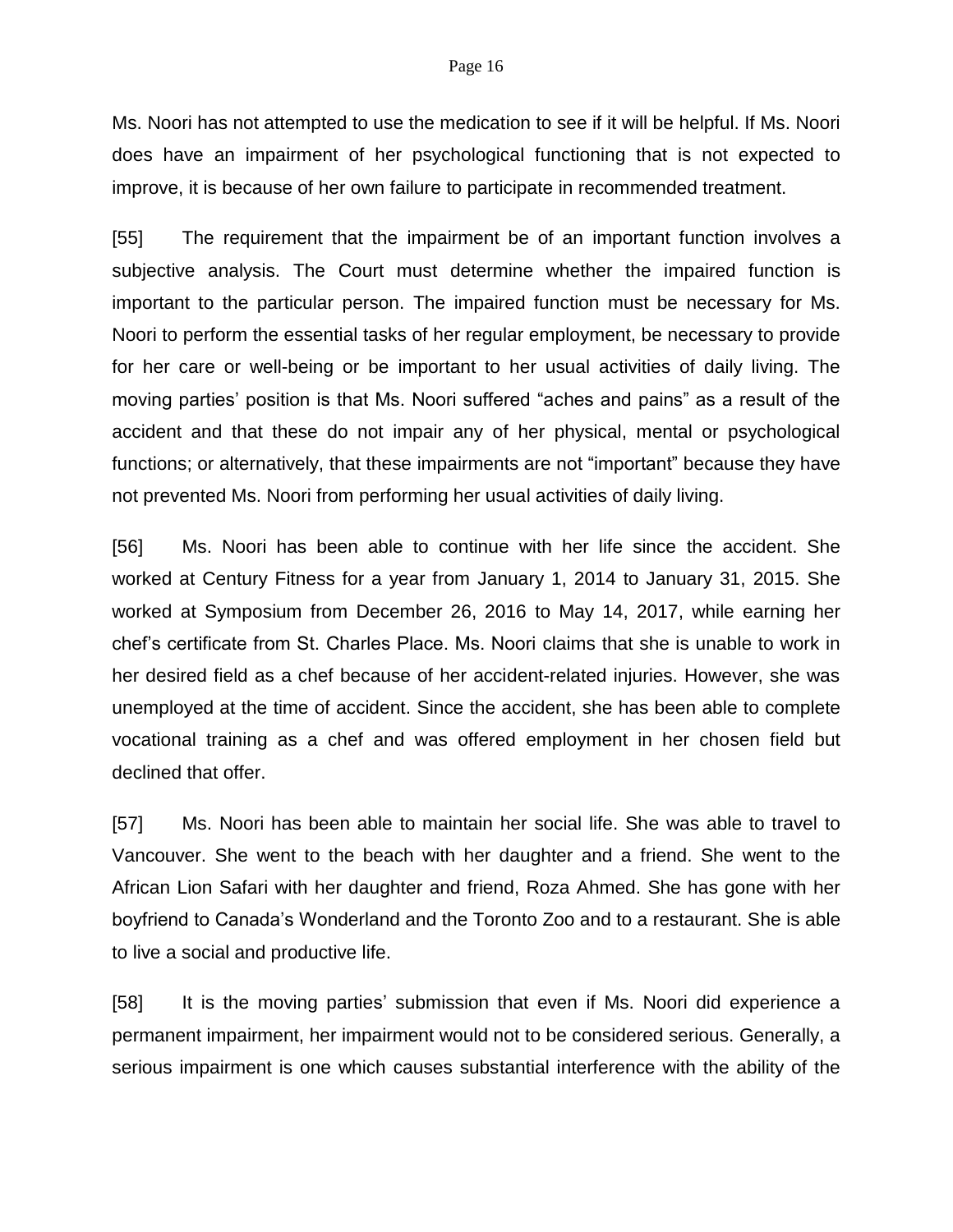person to perform her usual daily activities or to continue with her regular employment. The court should look to the totality of the person's circumstances and the cumulative effect on that person's life.

[59] Applying this to Ms. Noori, although she gave evidence as to the seriousness of her impairments, she was not a credible witness. Her complaints were inconsistent with the medical evidence, with the reports and evidence regarding her success in a co-op placement at Tansley Woods, and with the surveillance evidence. Her injuries did not meet the criteria for seriousness.

[60] The objective medical imaging did not show any mechanical injuries except for the possible meniscus tear. Dr. Boucher testified that this was not the result of the accident. The common recovery time for soft tissue injuries such as the injuries Ms. Noori suffered is 16-20 weeks. Ms. Noori claims to still be in pain but takes no medication for the pain.

[61] Ms. Noori testified that she was in pain and unable to do her co-op job at Tansley Woods. This evidence is inconsistent with the notes of her supervisors. One of her supervisors, Ms. Maggie Jakab, testified that she performed her tasks well and that someone with the type of injuries claimed by Ms. Noori would not have been able to do the job. Ms. Noori performed her job so well that she was offered employment to begin after her co-op placement. Ms. Noori declined the employment.

[62] Ms. Noori was not a credible witness in that her description of her injuries and how the injuries limit her activities was inconsistent with the activities seen on the surveillance described above. Further, Ms. Noori did not exhibit significant pain behaviour on the surveillance, while she did exhibit this behaviour in court and to her litigation experts.

[63] The permanent impairment needs to be of an important function and of a serious nature. There is some level of discomfort that a person can experience before they meet the threshold for recovery and some interference with their enjoyment of life. The injured person must establish more than simply a pain experience to meet the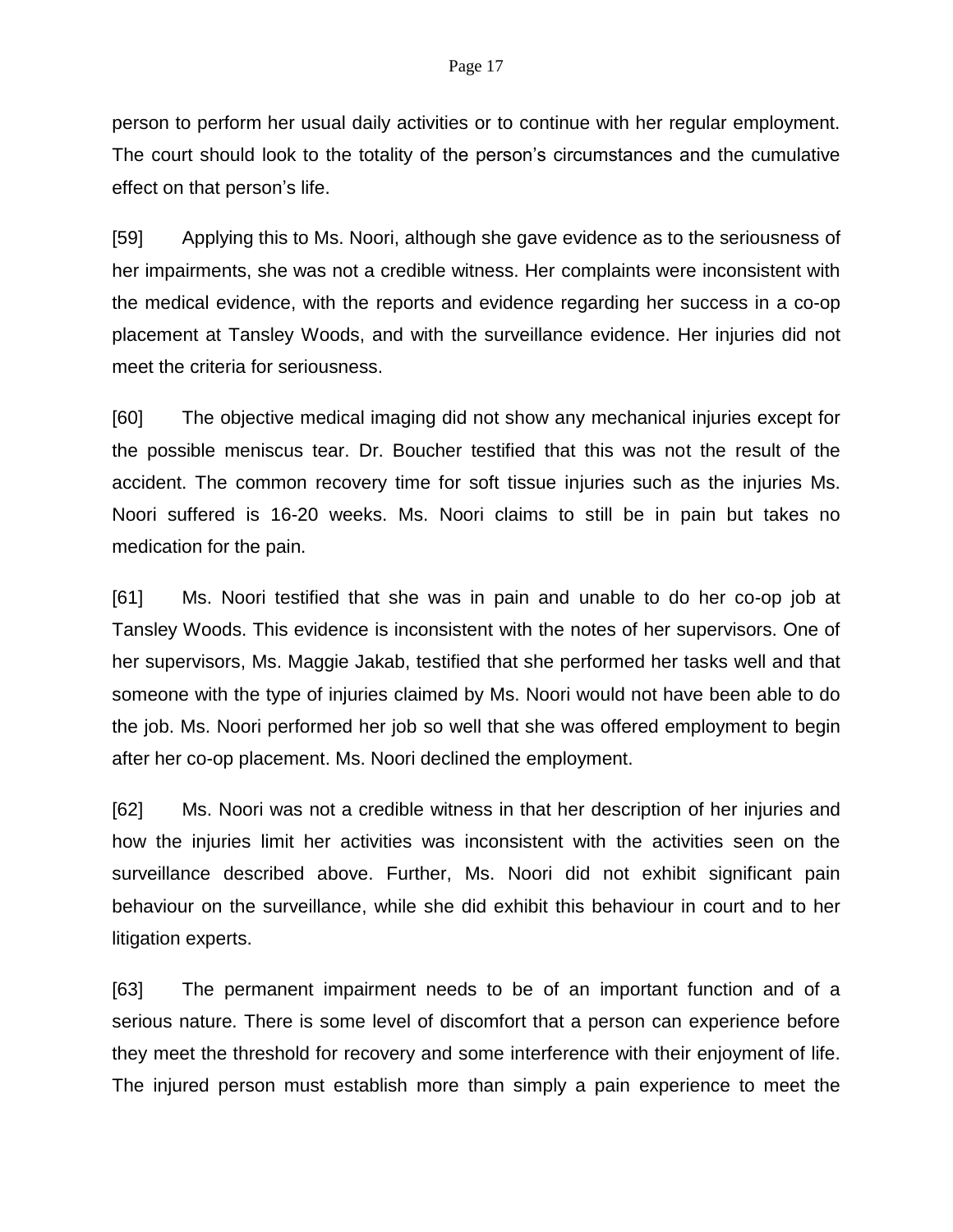threshold. The onus is on the injured party to prove that the injuries suffered as a result of the accident caused a permanent impairment of an important function of a serious nature. Ms. Noori has failed to do so.

[64] The jury rejected Ms. Noori's theory of the case. The jury awarded Ms. Noori \$0.00 for past income loss, \$0.00 for future income loss, and \$0.00 for future care costs. In making these determinations, the jury rejected the idea that Ms. Noori was unable to work in the past or that Ms. Noor is unable to work in the future as a result of the accident. By awarding no damages for income loss (past or future) or future care costs, the jury accepted the defendants' theory of the case.

[65] The jury heard all of the medical evidence. The jury rejected Ms. Noori's claim that her impairment will cause her income loss and rejected her claim that she required assistance with future housekeeping and future medical treatment. The jury did not accept that Ms. Noori had suffered any significant impact on her current or future functioning. The jury rejected any claim for past income loss and future income loss. The standard of proof for future losses is considerably lower than the standard of proof for past income loss. For future income loss, Ms. Noori only needed to prove that there was a real and substantial risk that she would lose income in the future as a result of her injuries. The jury rejected that there was such a risk.

[66] As the trier of fact, the jury's award indicates that they made these findings of fact. The moving parties' submit that this case is similar to the situation in *Berfi*, wherein Stinson J. stated that the award of nothing for future income loss "is consistent with the jury finding that, going forward, the plaintiff is capable of working" (para. 33).

[67] The jury found that Ms. Noori requires no future assistance with either housekeeping or for healthcare needs. The jury's assessment of damages should be considered on this motion, otherwise there is a risk of inconsistent findings of fact.

[68] The moving parties' request that Ms. Noori's claim for damages for nonpecuniary loss be dismissed pursuant to the provisions of s. 267.5 of the *Insurance Act*.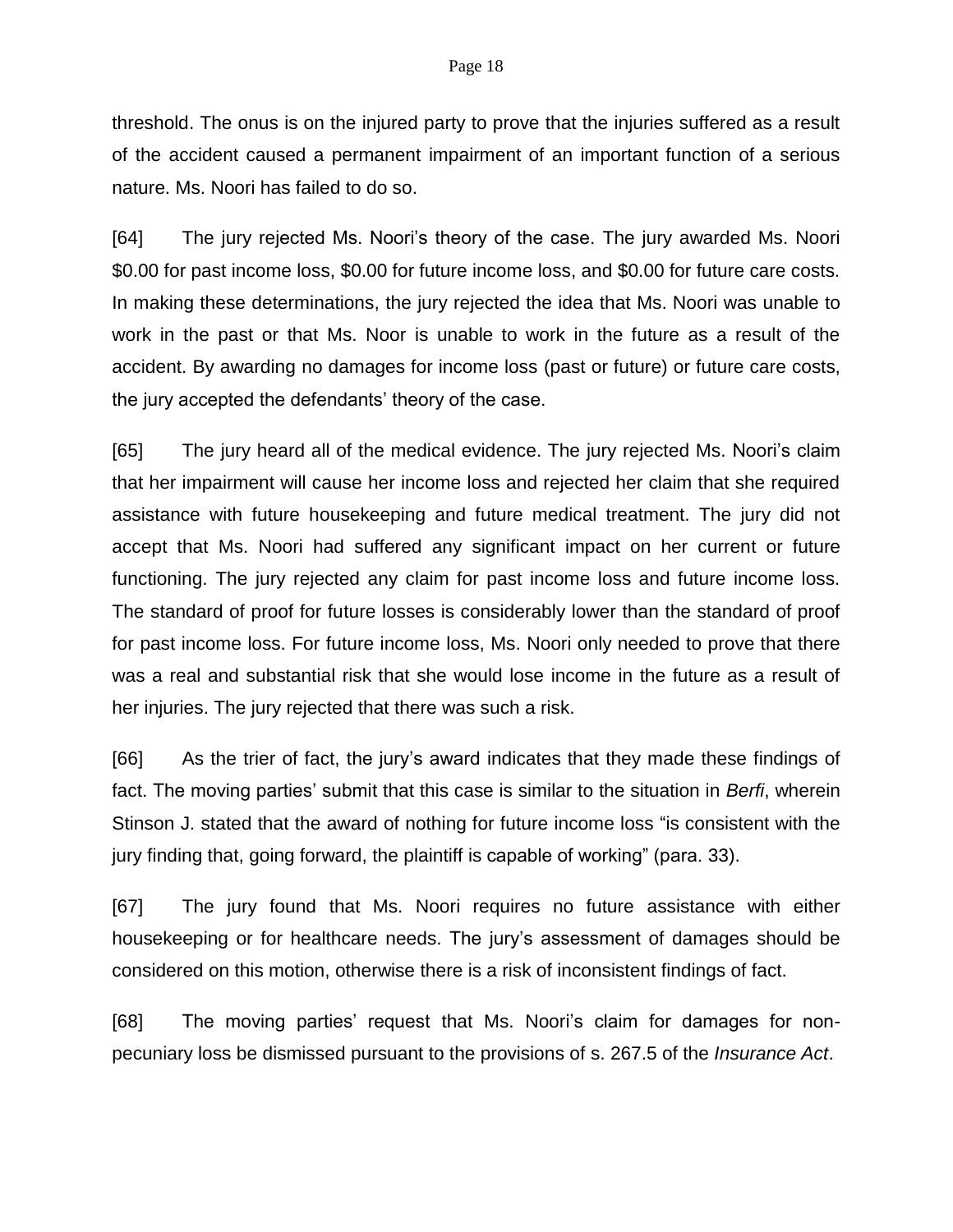### **V. Summary of the Responding Party's Position (Ms. Noori)**

[69] Ms. Noori states that she had no physical health problems before the accident. She was healthy, active, fit and ate healthy. She regularly exercised at the gym and sometimes ran to the gym before her workout. She did a range of activities at the gym, she practiced yoga, and enjoyed rollerblading, dancing and other physical activities.

[70] Ms. Noori had a pre-existing history of panic attacks and social anxiety. This started when she was 19 or 20 years old. She overcame these issues. By the time she became engaged to her fiancé in 2011, she was no longer having these symptoms. This was confirmed by the testimony of Ms. Noori's mother and sister. This is consistent with Dr. Sharma's clinical notes. It is also consistent with the OHIP summary related to Ms. Noori.

[71] In the two years before the accident, Ms. Noori worked on and off part-time. She lived at home with her parents. She was not required to work. Her parents supported her and she was responsible for the majority of the housekeeping and home maintenance. She did the cooking, cleaning, laundry, lawn maintenance and snow removal. Ms. Noori's mother helped, to a limited extent, with the indoor work and her father and brother helped, to some extent, with the outdoor work.

[72] Ms. Noori was socially active in this pre-accident period. She spent time with family and friends. She went out and attended weddings and cultural events. She liked to dress up and go dancing.

[73] Ms. Noori was married in March 2012. Shortly after her marriage, there was a period of about five months when she lived in the United States with her husband and his family. She returned to her family home in August of 2012 with her husband. Ms. Noori became pregnant in November or December of 2012. She was very happy to be pregnant and had no complications with her pregnancy before the accident. She did less housekeeping as her pregnancy progressed.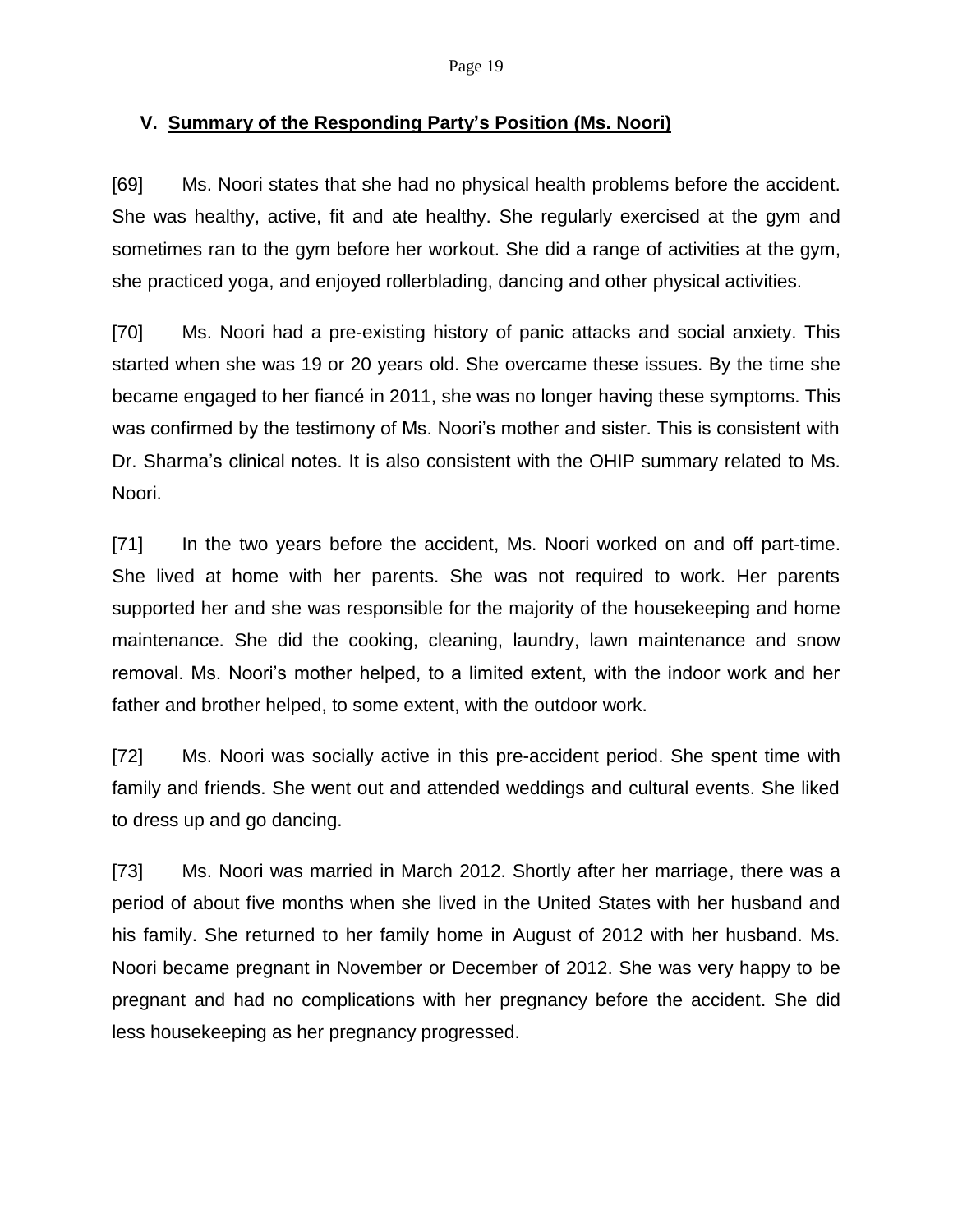[74] At the time of the accident, Ms. Noori was 27 years old and eight months pregnant. She was a pedestrian on a sidewalk and was struck directly on her left side by a car exiting a parking lot, which was making a right turn. Ms. Noori testified that her upper body landed on the hood of the car. This was confirmed in the clinical notes from the hospital that she attended at immediately after the accident.

[75] Since the accident, Ms. Noori has had ongoing pain in her neck; upper, mid, and lower back; shoulders; hips and left knee. She initially injured her left hip and thigh but the pain later spread to her left knee, back and neck. More recently, the pain has spread to her trapezius muscles, both shoulders and her right hip. Her knee pain is essentially resolved.

[76] Ms. Noori's mother testified she recalled that Ms. Noori suffered from back and leg pain following the accident and before Ms. Noori began working at Century Fitness in January of 2014. Ms. Noori's pain became worse when she worked at Century Fitness. Ms. Noori's mother testified that after the accident, Ms. Noori's mood changed and she became sad and started crying because of her pain.

[77] Dr. Berbrayer, a physiatrist, testified at trial as a litigation expert called by Ms. Noori. He conducted two assessments and diagnosed her with: myofascial pain of her cervical spine; mid-back strain; mechanical back pain superimposed on pre-existing minor degenerative changes; left hip soft tissue contusion with trochanteric bursitis; and a partial torn medial meniscus in her left knee. Dr. Berbrayer was of the opinion that Ms. Noor's injuries evolved into chronic pain syndrome.

[78] During the trial, Dr. Berbrayer explained that the weight of a car, even at low speed, can cause significant destruction to the muscles and fascia. Her neck, mid-back and multiple muscles were stretched beyond their normal capabilities. The mid-back is a rigid structure and can be damaged by force causing a twisting motion or rotational movement. The force causes the muscles to stress because of the rigidity of the structure.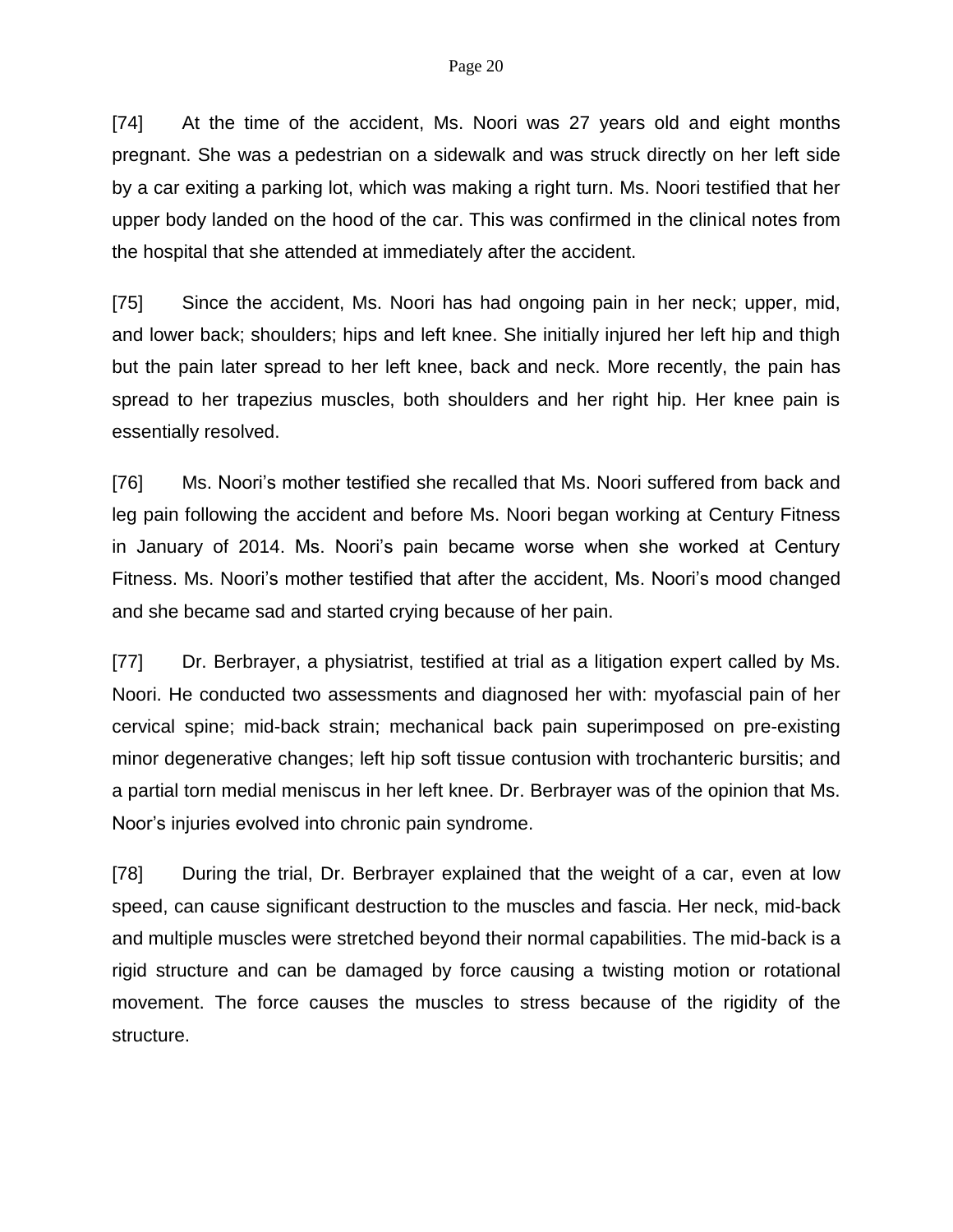[79] Dr. Berbrayer's diagnoses of Ms. Noori's physical injuries are very similar to the diagnoses of Dr. Boucher, who testified for the Defendants. Dr. Boucher testified that Ms. Noori suffered a myofascial neck strain, lumbosacral myofascial pain, a left hip contusion and a left knee sprain/strain as a result of the accident.

[80] Dr. Berbrayer's diagnoses of Ms. Noori's physical injuries are also consistent with the diagnoses of Dr. Sharma and the diagnoses given by Dr. Trinh, who assessed Ms. Noori on March 20, 2014, as well as the assessment of her physiotherapist on March 25, 2014. On February 23, 2015 Dr. Sharma, like Dr. Berbrayer, diagnosed Ms. Noori with mechanical back pain. Ms. Noori had no issues with her back prior to the accident. On March 20, 2014, Dr. Trinh initially queried a medial meniscal tear and diagnosed Ms. Noori with trochanteric bursitis. Subsequent MRI imaging on April 14, 2014, documented a possible small horizontal tear in the meniscus in Ms. Noori's left knee. Dr. Sharma testified that the radiologist likely could not see the tear clearly because of the swelling.

[81] Mechanical back pain, according to Dr. Berbrayer, is damage to the structure of the spine. It is an umbrella term that also includes myofascial back pain (Dr. Boucher's diagnosis). This diagnosis is consistent with an MRI of Ms. Noori's lower back from February 4, 2015, which documented a bulging disc and minor degenerative changes in her facet joints at L5-S1 and mild but age disproportionate degenerative changes at L4- L5 (i.e. osteoarthritis in her lower spine). The age disproportionate osteoarthritis at L4- L5 was considered by Dr. Berbrayer to be "abnormal." The bulging disc and degenerative changes at L5-S1 were causing mild to moderate narrowing of the neural foramina, which is where the nerve roots exit the lower spinal column. This was important because this narrowing can impact the nerve roots and cause intermittent pain. The combination of the degenerative changes and the bulging disc can produce nerve pain from the back down the leg, which was consistent with the reason why Ms. Noori was having an MRI in the first place.

[82] Dr. Michel Rathbone, a neurologist, also testified at trial. He was a participant expert called by the Plaintiffs. He performed an EMG on Ms. Noori on May 23, 2017.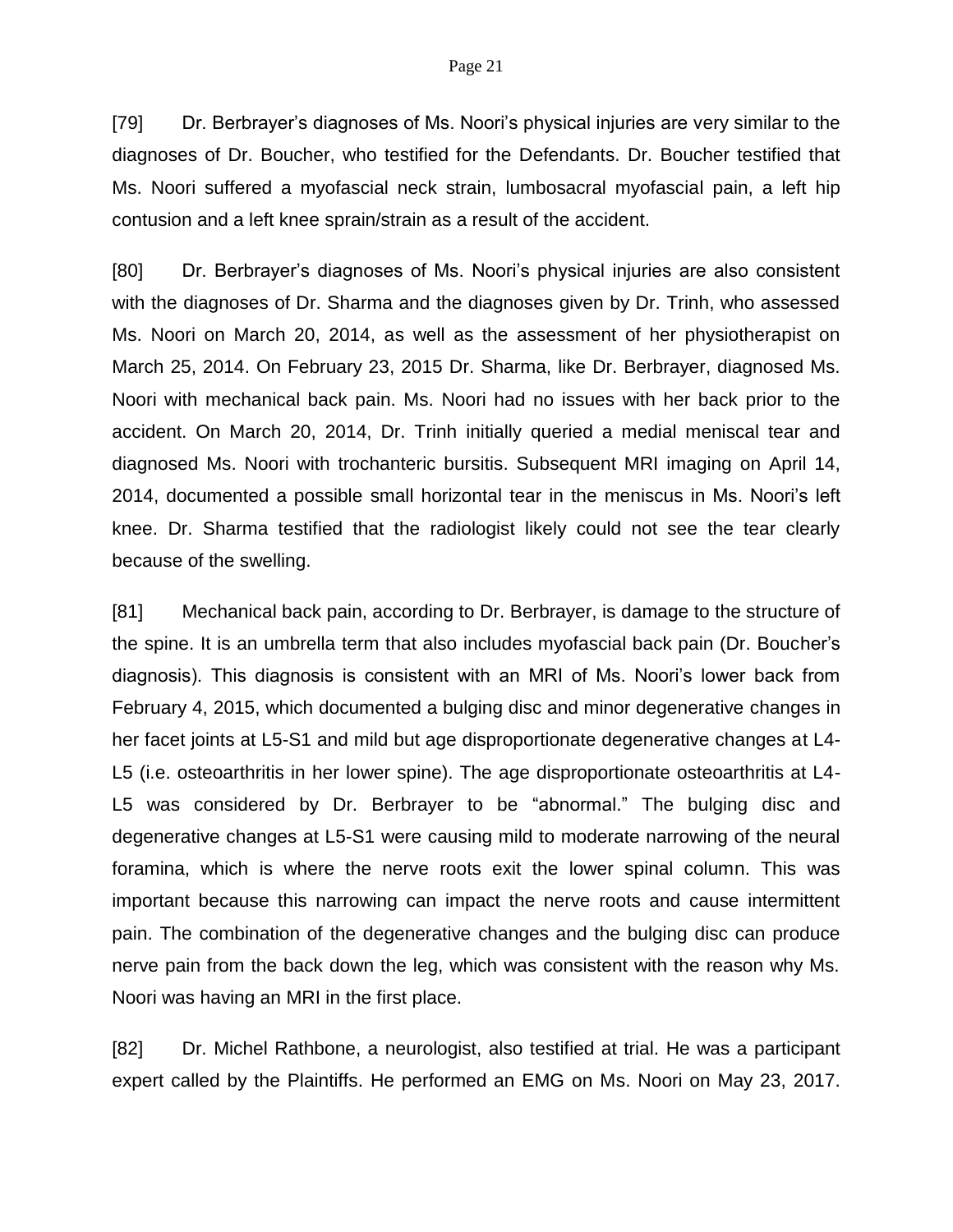Ms. Noori was complaining of hip and back pain, left knee pain and neck pain. She had earlier been sent for an MRI of her lower spine because of shooting pain in her left leg. Dr. Rathbone reviewed the MRI as a part of his assessment and he knew she had been involved in an accident. He noted the degenerative changes in her spine. During the EMG, Ms. Noori complained of left leg pain when attempting to contract certain muscles. Dr. Rathbone concluded that the accident was causing her leg pain. He explained that, when patients have pre-existing degenerative changes in their facets – where Ms. Noori has her degenerative changes – trauma can cause pain in the back but also referred pain in the left leg. Dr. Rathbone also explained that trauma to the area of the degenerative changes can cause worsening and prolonged pain.

[83] On July 18, 2019, Ms. Noori was assessed by Dr. Solimon. She was referred to him by her family physician because of her ongoing chronic pain despite various forms of treatment at Ancaster Sports Medicine and Nebo/Mountainview Physiotherapy. Dr. Solimon prescribed her with CBD oil for her ongoing pain along with noting symptoms of anxiety and depression during her assessment.

[84] On August 27, 2019, Ms. Noori was assessed by Dr. Raja Bobba, a rheumatologist. Dr. Bobba testified at trial as a treating physician. Ms. Noori was referred by her family physician because of her ongoing pain complaints. Dr. Bobba asked her a number of questions and performed a number of physical assessments. He ruled out erosive and inflammatory arthritis as the causes of her pain. He found that she was not suffering from any inflammatory conditions. He diagnosed her with chronic myofascial pain of her spine and hips as a result of her accident, which he acknowledged can be a painful condition – consistent with the diagnosis and testimony of Dr. Berbrayer.

[85] Dr. Bobba's assessment, along with Ms. Noori's blood work, confirmed for Dr. Sharma that Ms. Noori was suffering from chronic pain because of the accident. Dr. Sharma had been hesitant to jump to this conclusion without ruling out other potential causes. But at this stage, all other causes had been ruled out. Dr. Sharma testified to this.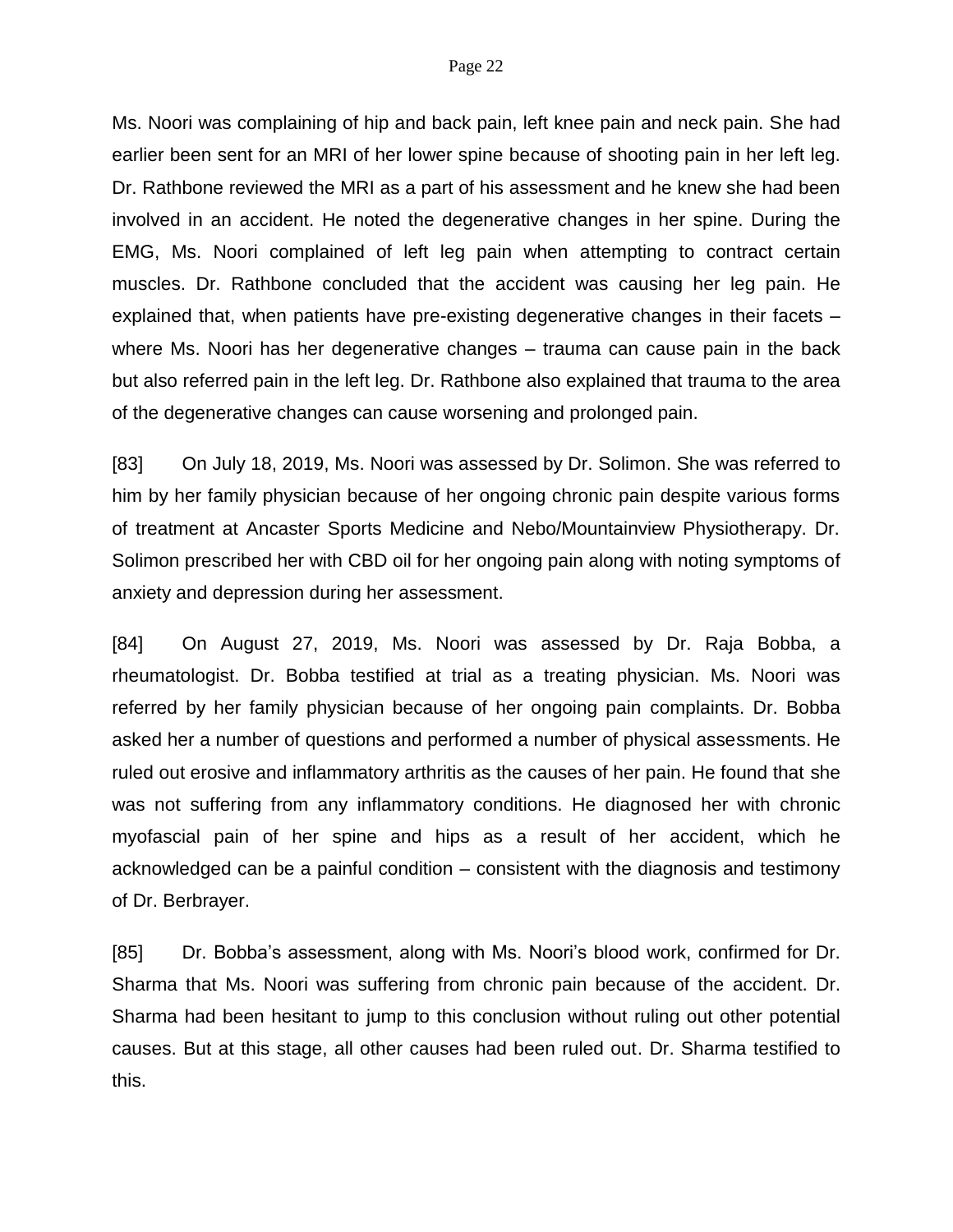[86] Ms. Noori's treating psychologist, Dr. Tippin, (he was not initially treating her but rather assessing her) also gave evidence at trial. Dr. Tippin is both a clinical psychologist and a rehabilitative psychologist.

[87] Prior to trial, Dr. Tippin had spent over 14 hours with Ms. Noori. He conducted three assessments, administered three sets of standardized psychometric tests and had treated her over the course of nine counselling sessions. He also interviewed Ms. Noori's sister, Arezo Noori. Dr. Tippin opined that Ms. Noori suffered from both persistent depression and Somatic Symptom Disorder as a result of the accident, both of which were clinically significant.

[88] Dr. Tippin explained in his testimony that Ms. Noori was diagnosed with Somatic Symptom Disorder because her pain symptoms are significantly interfering with her day to day life. She thinks a lot about having pain and how it interferes with her life. She spends excessive time and energy doing research to understand her symptoms. She avoids activities that she anticipates will hurt. Her depression was a reaction both to her Somatic Symptom Disorder and to her pain. It resulted as her pain persisted; as pain started to "get in the way" of her career and social life and she had fewer opportunities to enjoy pleasurable activities. Her depression has lasted for more than two years and that is why it is persistent depression.

[89] Regarding Dr. Berbrayer's diagnosis of Chronic Pain Syndrome, Dr. Boucher confirmed that soft tissue injuries and specifically myofascial pain, can lead to Chronic Pain Syndrome.

[90] Dr. Boucher testified as to one method of diagnosing Chronic Pain Syndrome using the American Medical Association Guidelines. A patient who meets merely three of the six criteria has the condition. Ms. Noori's position is that she meets five of the six criteria, which is consistent with the diagnosis of Dr. Berbrayer and with the diagnoses of Dr. Tippin – particularly, Dr. Tippin's Somatic Symptom Disorder diagnosis. The development of psycho-social impairments or sequelae as a result of the accident is a central feature of Chronic Pain Syndrome.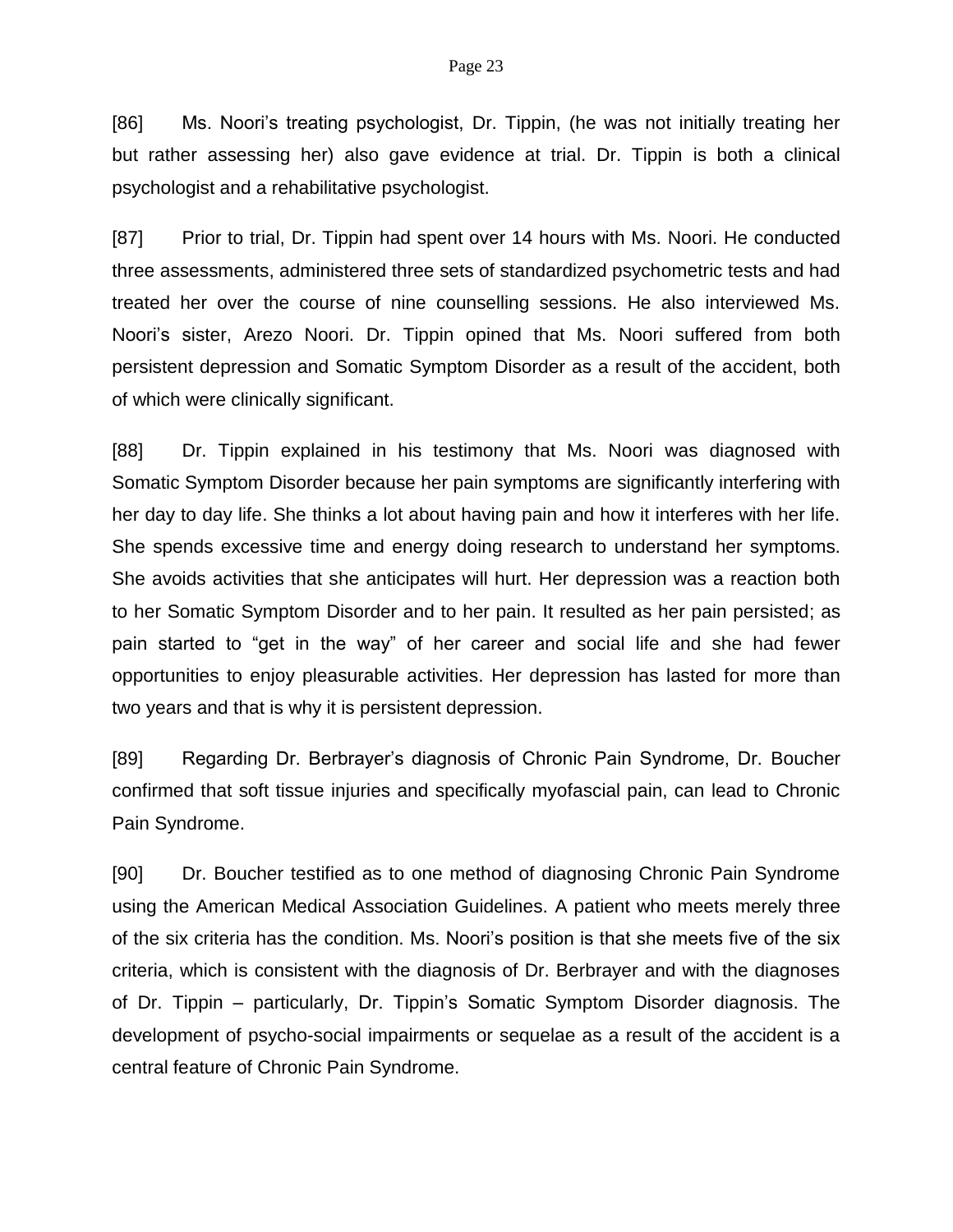[91] It is the Plaintiffs' position that Ms. Noori was a thin-skulled plaintiff and more vulnerable to both her physical and psychological injuries. She has a family history of depression, which makes her more susceptible to developing the condition according to Dr. Sharma. Additionally, she was pregnant at the time of the accident. Dr. Berbrayer explained that her core muscle strength would have been compromised, which made her back more vulnerable to injury. Her posture would have been altered as well, making her neck and back more vulnerable to injury. The pregnancy itself delayed imaging and treatment and then she had her child before the typical healing time of soft tissue injuries.

[92] While it is true that soft tissue injuries typically heal in 16-20 months, those statistics, according to Dr. Berbrayer, do not apply to pregnant women. In any event, soft tissue injuries do not always heal within 16-20 weeks and the very existence of chronic pain as a medical condition (pain that lasts more than the typical healing time) necessarily makes this true. Dr. Boucher acknowledged this during his testimony.

[93] Ms. Noori was also at a higher risk of suffering from Chronic Pain Syndrome because of her pre-existing social anxiety and panic attacks and because she is female. She is a thin-skulled plaintiff in that regard as well. Dr. Berbrayer testified that both preexisting anxiety and gender are risk factors for this condition.

[94] With regard to the surveillance evidence, the Plaintiff concedes that there is some indication of inconsistent symptomology in the surveillance footage. Ms. Noori maintains, however, that this is completely consistent with the complex nature of her problems. It is consistent with Chronic Pain Syndrome, which Dr. Boucher acknowledged. In particular, Dr. Boucher acknowledged that inconsistent pain symptoms, even during examinations, and inconsistent pain behaviour, including limping, are consistent with the condition.

[95] According to Dr. Berbrayer, inconsistent symptomology is also typical of Ms. Noori's degenerative changes, bulging disc, bursitis, and left knee injury, and with her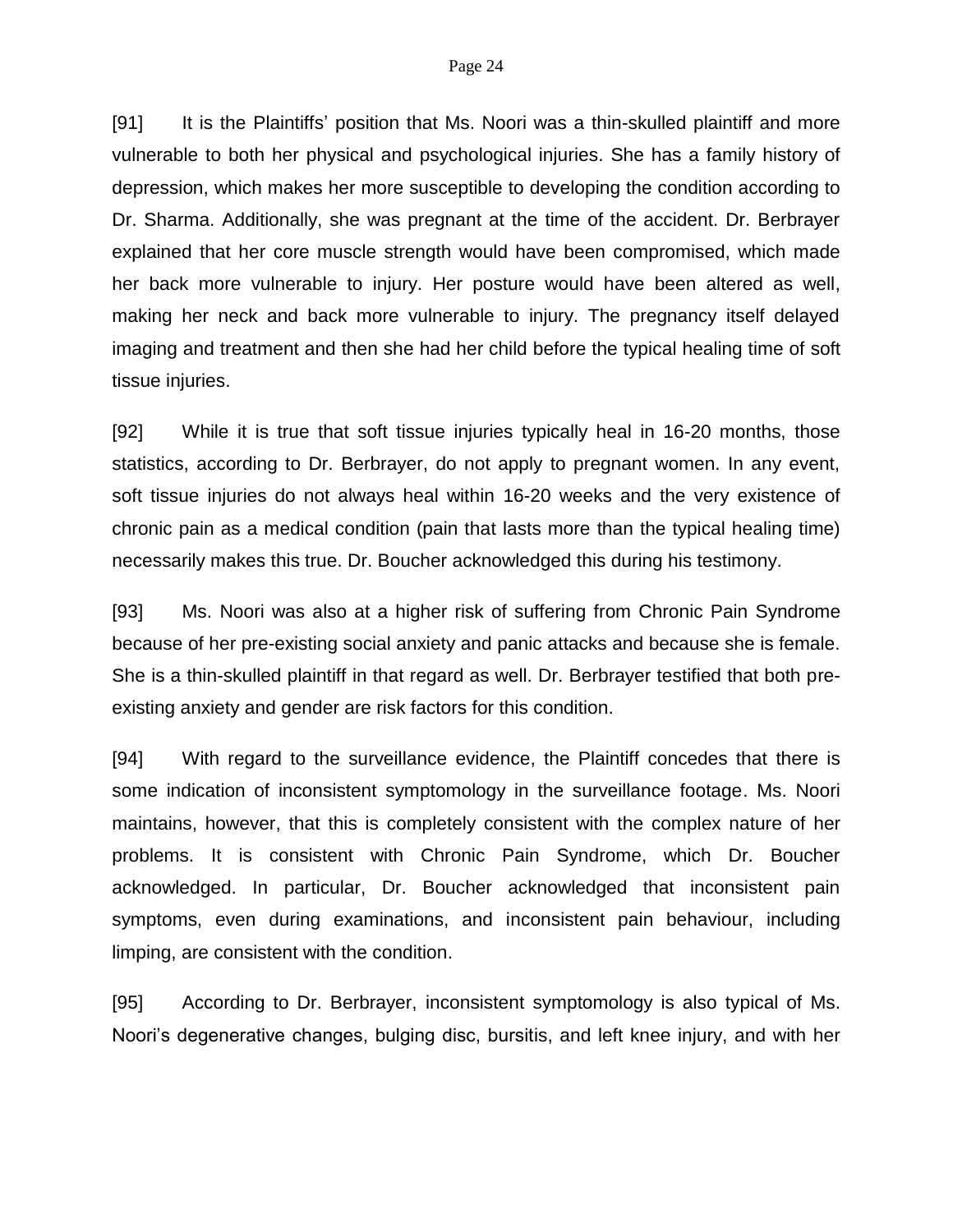depression in light of those physical injuries. Depression can alter posture and even the way someone walks.

[96] Additionally, Ms. Noori testified that she has good days and bad days, which was supported by evidence of her sister, her mother, and her friend, Roza. Ms. Noori explained that stress can increase her pain, as can her level of activity. Treatment provides temporary pain relief but her pain level and her functionality are dependent on what she has been doing physically in a given day or over a given period. It is also dependent on what kind of emotional stressors she is going through, as well as whether or not she is in treatment.

[97] While there may be multiple potential causes for depression – and depression may not have a cause (according to the evidence of Dr. Sharma) – no one has actually diagnosed Ms. Noori with depression as a result of anything other than chronic pain and the accident. That was Dr. Tippin's diagnosis. Further, the Plaintiff is only required to show that the accident is a part of the cause and not the sole cause on a preponderance of evidence. The Plaintiff submits that she has met this burden, based on the testimony of her friends and family, the medical opinions and as an application of common sense inferences.

[98] The responding party submits that, according to the caselaw, an "important function" is one that is important to the usual activities of daily living, considering the Plaintiff's age. The Court is required to consider Ms. Noori and her life as a whole and how her injuries have affected her life in the broadest sense of the word. The activities must be important to Ms. Noori, specifically, and that the Court should look at the quality of her pre-accident life.

[99] It is the responding party's position that a serious impairment is one which causes substantial interference with the ability of the injured person to perform her usual daily activities or to continue his or her regular employment. A serious impairment is one that is merely beyond frustrating and unpleasant. Similar to when assessing the importance of a function, the respondent says I must take a holistic approach to the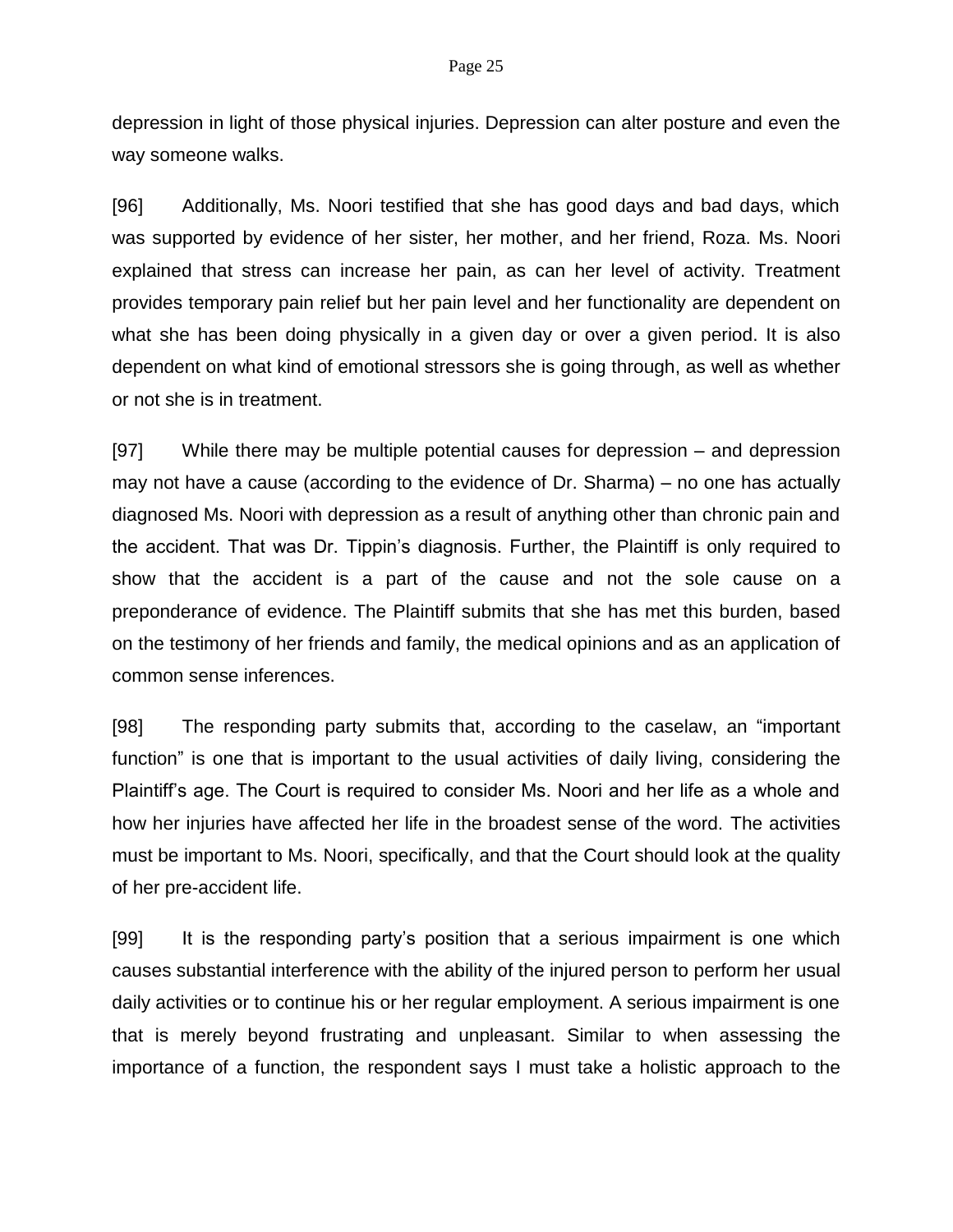analysis – the focus is on the particular plaintiff and her life, as seen through the cumulative effect of the injury. Within this analysis, changes in mood; withdrawal from social, recreational and family activities; poor sleep; and constant pain while continuing to work or engage in typical daily activities, are highly relevant factors to determine the seriousness of the impairment.

[100] According to the responding party, permanent does not mean lasting strictly forever until death. It is a weakened condition lasting into the indefinite future without any specified end date.

[101] While the impairments must be continuous since the accident, the symptoms do not need to be constant and unrelenting. Intermittent symptoms that wax and wane can satisfy the requirement; there is no requirement for an unbroken chain of impairment.

[102] There can be some improvement in the symptoms in the future but they must be unlikely to substantially improve.

[103] Ms. Noori suffered initial injuries to her left hip and thigh. These injuries evolved to her left knee, back and neck and then to her right hip, trapezius muscles and both shoulders. This has been confirmed by the testimony of Ms. Noori, her mother, Dr. Sharma and the clinical notes and records of Dr. Sharma and Ancaster Sports Medicine.

[104] While the intensity of her pain can vary, along with the part of her body that is hurting at a given moment, this does not mean her condition is not continuous. Ms. Noori testified that treatment and stretching has only provided temporary pain relief.

[105] Dr. Berbrayer has diagnosed Ms. Noori with a number of physical injuries and Chronic Pain Syndrome as a result of the accident.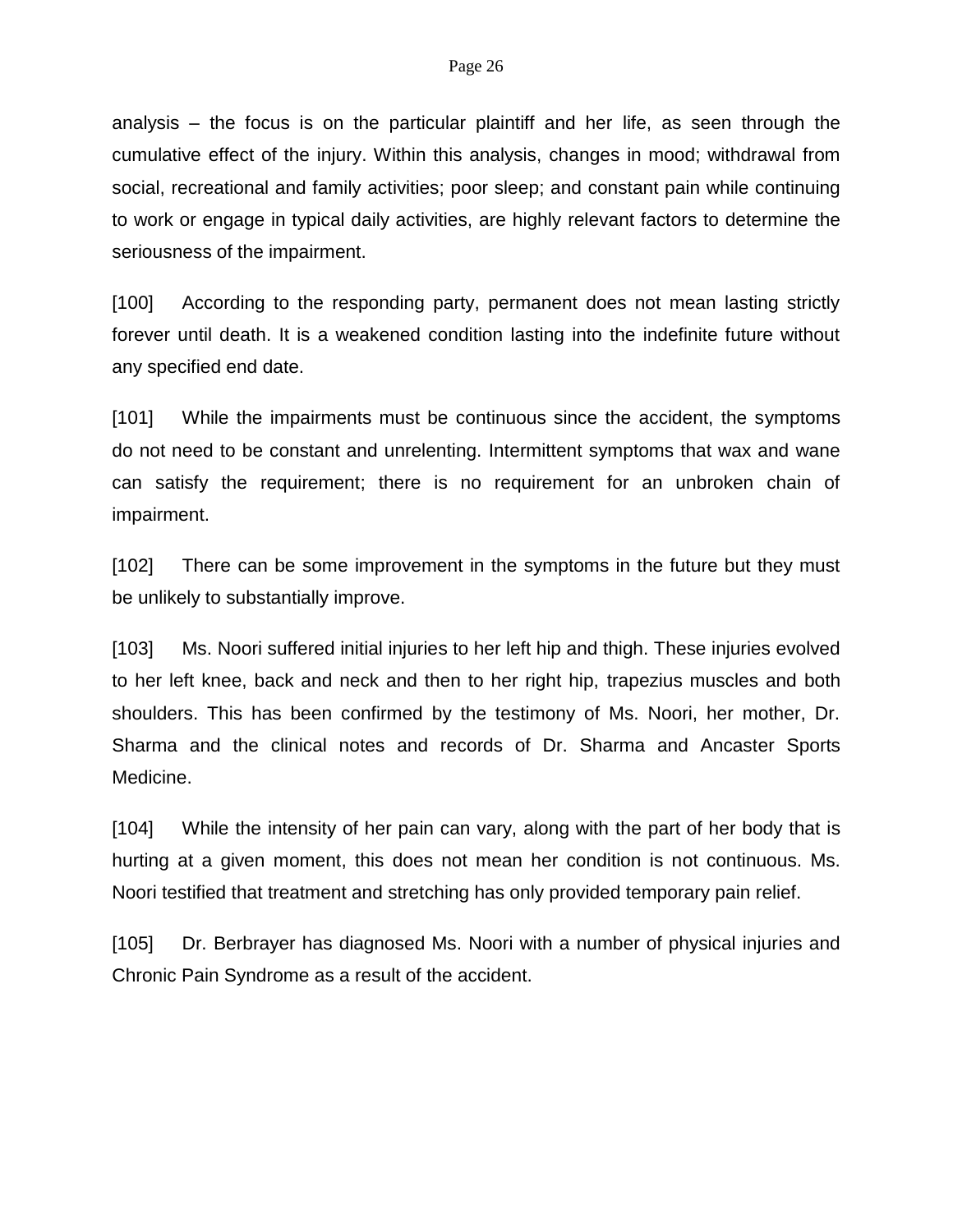[106] Dr. Tippin diagnosed Ms. Noori with Somatic Symptom Disorder and persistent depression because of her chronic pain and the extent it has interfered with her everyday life.

[107] Depression in and of itself, according to Dr. Tippin, includes difficulties with focus and concentration, difficulties with multitasking, fatigue/decreased energy, difficulties with initiation and motivation, low mood and lack of pleasure in things one used to enjoy. Fatigue can affect the speed at which one does things. These are not symptoms of depression. This is what depression *is*.

[108] Dr. Berbrayer testified that chronic pain can also affect focus, concentration and energy. It can affect sleep. Additionally, Dr. Berbrayer explained that a diagnosis of persistent depression can both intensify the chronic pain and make it last longer.

[109] It was Dr. Berbrayer's evidence that there is no cure for chronic pain. His prognosis was guarded and he expected the condition to be permanent without significant improvement, especially given the length of time she has been in pain. In particular, Dr. Berbrayer testified that he expects Ms. Noori's pain to increase as she ages because of the natural degenerative changes that will occur. He also testified that the accident has accelerated those degenerative changes. It is the responding party's position that her pain is evolving, given that Ms. Noori is now experiencing pain in her right hip and trapezius muscles and shoulders.

[110] Similarly, Dr. Tippin testified that her psychological impairments are permanent. He does not expect Ms. Noori's condition to significantly change, even with antidepressant medication. There is no guarantee that anti-depressants will be effective, though they can be. Dr. Tippin explained that, because Ms. Noori suffers from both chronic pain and depression, her depression is more challenging to treat and more resistant to therapy. He expects her depression to continue because she has suffered from depression over many years. She has persistent depression and not just Major Depressive Disorder. He relied upon the testimony of Dr. Berbrayer that her chronic pain is expected to be permanent and worsen with time. If her pain continues, then Dr.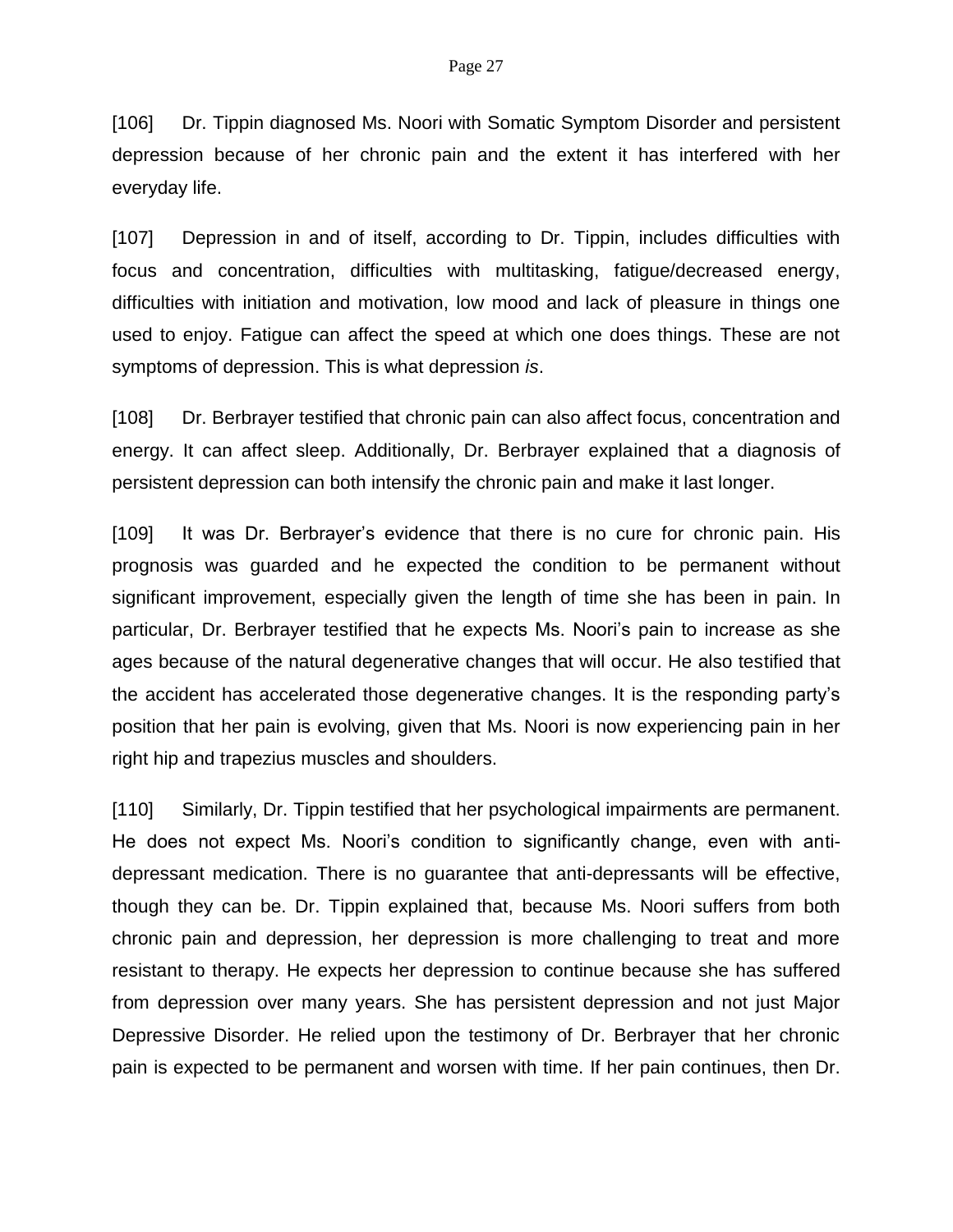Tippin expects her psychological impairments will also continue. He also explained that, because Ms. Noori has suffered from depression before, she is at greater risk of having those symptoms return.

[111] Additionally, it was her chronic pain and the extent to which it was interfering in her daily life that caused her depression in the first place. Even with anti-depressant medication, her chronic pain will still be there. She suffers from chronic pain that significantly interferes with her daily life. This leads to depression, which can intensify and prolong her pain, which in turn feeds back into her depression. It's a cycle.

[112] Ms. Noori has also been diagnosed with Somatic Symptom Disorder and there is no evidence that anti-depressants are effective on that condition. Somatic Symptom Disorder is about how her pain symptoms interfere with her day-to-day life and includes spending excessive time researching symptoms and avoiding activities she anticipates will hurt. The responding party submits that anti-depressants would be another way in which Ms. Noori's pain symptoms would be interfering with her daily life. They would be forcing her to take medication she does not want to take.

[113] Ms. Noori explained that she is in pain all of the time. Her pain is aggravated by prolonged standing, sitting, bending and kneeling. She tries not to exert herself too much. If she has a good day and she does too much, she pays for it later with more pain. Stress increases her pain, and she feels tired all of the time.

[114] She struggles to shave her legs because she is bending in one position for a long time. She stopped going to the gym to work-out because it worsened her pain. Because of her ongoing chronic pain, Ms. Noori cannot be as active with her child, Zuli, as she wants to be.

[115] Ms. Noori struggles to fall asleep because of pain, she wakes up in the night because of pain and she has trouble getting herself out of bed. Ms. Noori testified to this effect and her issues with sleep are also reflected in the records of her family physician.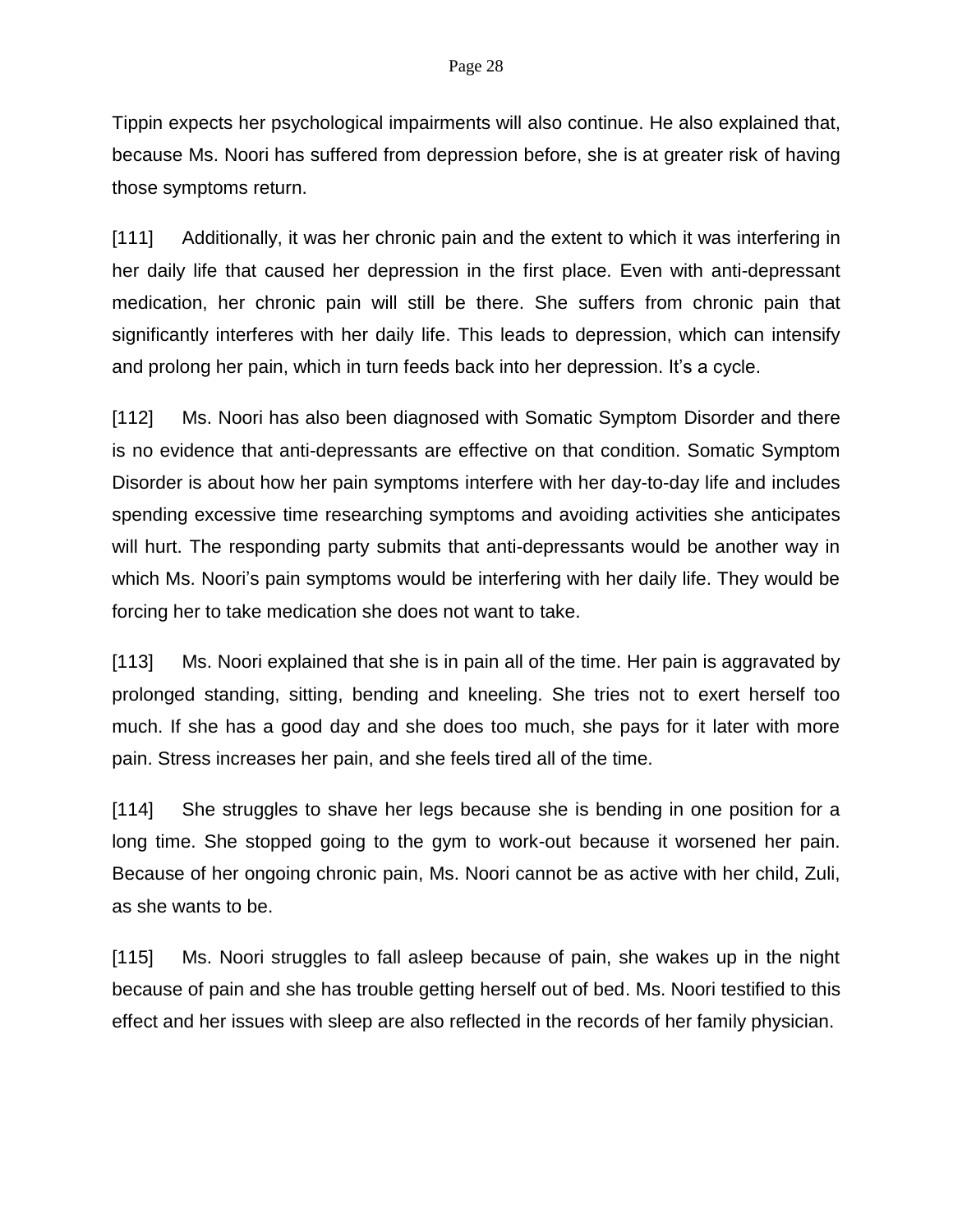[116] Housekeeping also aggravates her pain. Ms. Noori's mother took over the majority of the housekeeping tasks to help her daughter recover. Since meeting with Dr. Tippin, Ms. Noori has learned that she must pace herself and breakdown tasks into smaller chunks. She has low energy. Ms. Noori testified that she does what she can and leaves what she cannot, even while pacing herself. Ms. Noori's sister confirmed that Ms. Noori does her housekeeping slowly and must pace herself. Since moving out of her parents' home in March 2018, her sister, Arezo, her cousin, Fatima, and her friend, Roza, all help Ms. Noori with her household duties. Arezo and Roza confirmed that they help her. Ms. Noori's neighbour, Andrew Treco, clears her car of snow in the wintertime. He also testified to this.

[117] Dr. Tippin testified that he advised Ms. Noori to pace herself to avoid pain flares, which happens when she does too much. Dr. Tippin also recognized fatigue prevents Ms. Noori from doing her tasks. He opined that her depression also impacts her ability to take care of her home because issues with motivation and initiation are part of the illness. Dr. Berbrayer explained that housekeeping sets up pain and that her chronic pain affected her ability to do her housekeeping and home maintenance. Along with depression, pain can also affect her energy stores. There is a real risk she will need help in the future because her pain is expected to worsen.

[118] Pain also affects her mood. Ms. Noori testified that, when her pain is higher, her mood is low and she avoids people. She also isolates herself from her friends and family when she thinks they do not understand her pain. She lashes out and loses her "support system." She has had fights with her sister about feeling misunderstood and lashing out. Arezo testified that it is difficult to be around Ms. Noori because all Ms. Noori wants to talk about is her pain. Arezo also testified that her sister can now be quite critical where she used to kind and loving. Maliha Noori testified that Ms. Noori often talks about pain. Ms. Noori does not want to talk with Maliha when her mood is down and Ms. Noori will make excuses not to socialize or attend family events.

[119] Ms. Noori struggles to get herself out of bed. Because of this, she struggles to get Zuli to school on time, if at all. Arezo Noori testified that she sometimes would call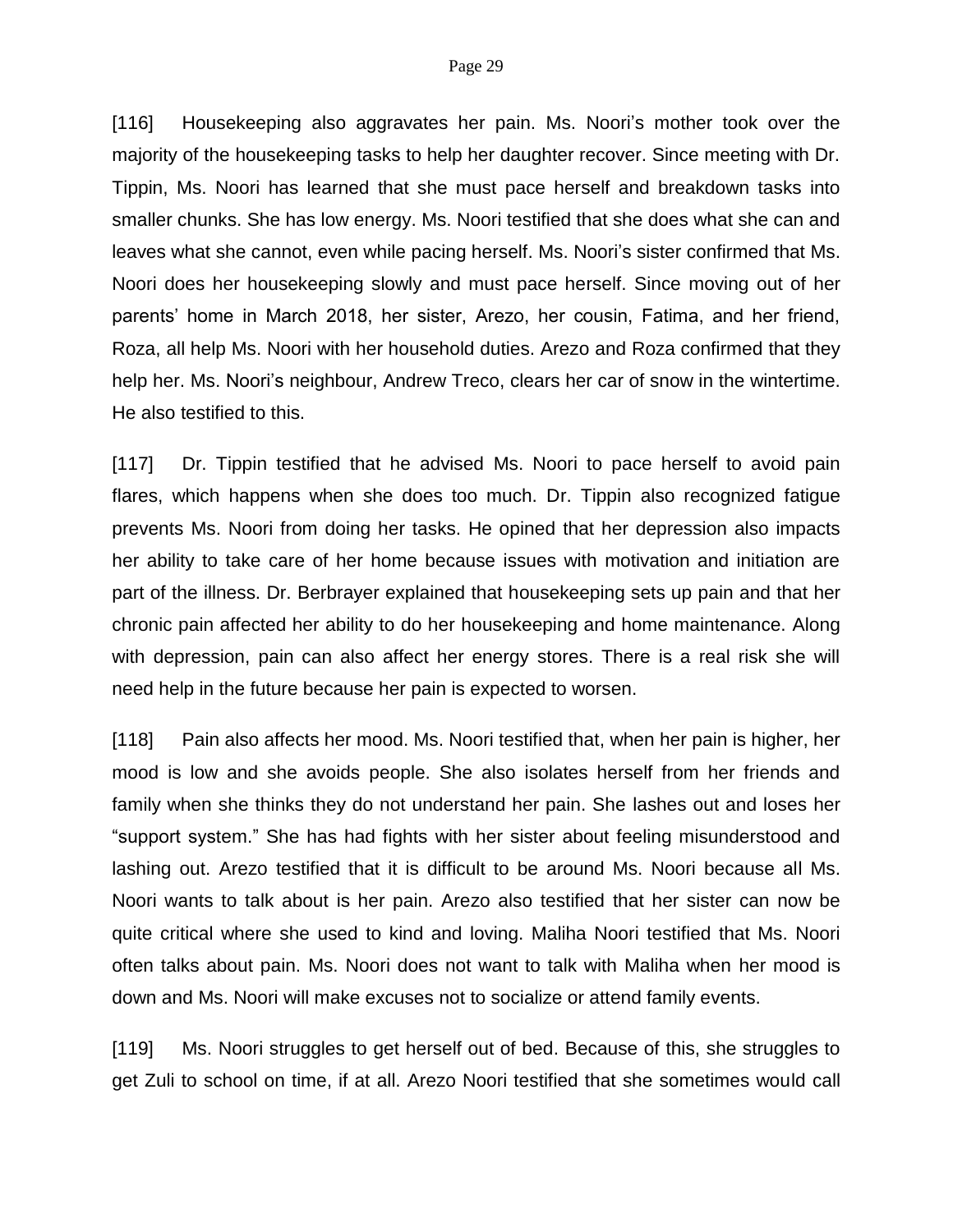Ms. Noori in the morning multiple times to get her out of bed. In 2018, Zuli was late for class 24 times and absent 73 times. In 2019, Zuli was late 65 times and absent 27.5 times. Ms. Noori testified that her pain is the primary reason for those late arrivals and absences. The fact that she cannot get her daughter to school on time is a source of embarrassment and makes her feel like a bad mother. Dr. Tippin recognized this as a "touchy" subject for Ms. Noori. He opined that her depression also affects her ability to care for Zuli because of her low motivation and challenges with initiation.

[120] There have been three attempts to work, all of which have been unsuccessful. Her pain was aggravated at Century Fitness, but she forced herself to work, which impacted her energy and made her feel physically, mentally and emotionally drained.

[121] Her pain was also aggravated while working at Symposium and Samir Kabob House. She had problems with focus and concentration at both restaurants. She struggled with multi-tasking. She was exhausted working at Symposium. She was making mistakes at Samir's because of her lack of concentration. Duties were modified for her at both restaurants. Her pain was at its worst when she started working at Samir's and she resigned to focus on treatment and getting back her health. Ms. Noori's mother confirmed Ms. Noori was in pain while at Symposium and Samir's. Ms. Noori was fatigued and emotional.

[122] According to Dr. Berbrayer, being a chef was difficult for Ms. Noori because of her chronic pain. There is heavy lifting, carrying, pushing and pulling and she is often on her feet. This is consistent with the testimony of Maggie Jakab who explained that you will not be able to work in a kitchen if you are injured. Ms. Jakab was one of Ms. Noori's supervisors when she did her co-op placement at Tansley Woods.

[123] According to Dr. Berbrayer, even if Ms. Noori has a sedentary job, she will require frequent breaks and an ergonomic office environment, with an understanding employer. Pain affects focus and concentration and energy. Sitting for lengthy periods of time will affect her back and neck. Her productivity will be affected. Again, her pain is expected to increase with age, which is relevant to her work function.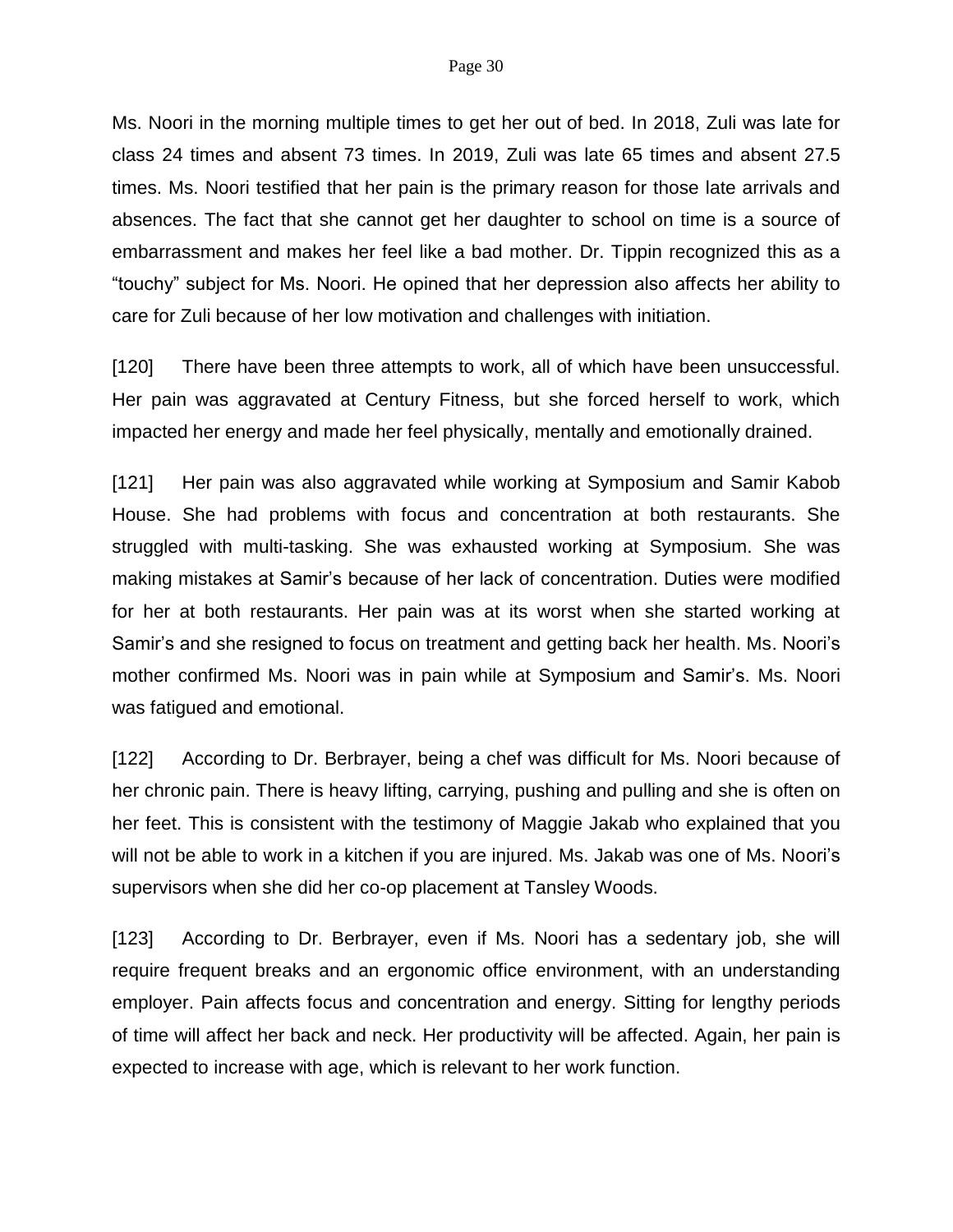[124] Dr. Tippin testified that Ms. Noori's psychological impairments affect her ability to work to a significant degree. Because of her psychological impairments, she has low mood, a loss of internal pleasure, decreased energy, sleeping problems and lack of concentration, all of which will affect her ability to work.

[125] Maria Ross, an Occupational Therapist and expert in Vocational Assessments and Vocational Rehabilitation, assessed Ms. Noori over two consecutive days in late May 2019. She concluded that Ms. Noori was not competitively employable and that employment as a chef would not be appropriate for her.

[126] According to Ms. Ross, Ms. Noori's psychosocial factors affecting her ability to work include fears and anxiety about pain or getting hurt, mood and fatigue. Ms. Noori has problems with prolonged standing, sitting, crouching, kneeling and repetitive reaching and lifting. Looking down bothers her neck. She has issues with working for long periods. Ms. Noori also has problems with endurance – because of the duration of a task or its repetitive nature. Ms. Ross testified that Ms. Noori does not have the physical tolerances, emotional tolerances, attention skills or stamina for full-time competitive employment, consistent with the testimony of Dr. Berbrayer and Dr. Tippin.

[127] Furthermore, Ms. Ross testified that Ms. Noori needs to be retrained as she is most suited to clerical work. She recommended that Ms. Noori return to school and determined that Ms. Noori will require occupational therapy to help her return to the workforce. Even then, Ms. Ross concluded that Ms. Noori will not be able to sustain fulltime competitive employment in a clerical field.

[128] Caring for her daughter and being active with her, taking Zuli to school, housekeeping, sleeping, exercising, socializing, and working are all important functions in Ms. Noori's life. The respondent submits that challenges in each of these spheres are beyond the unpleasant and frustrating.

[129] There are four main areas of responsibility in her daily life: childcare, home maintenance, physical health (exercise and treatment) and employment. Time and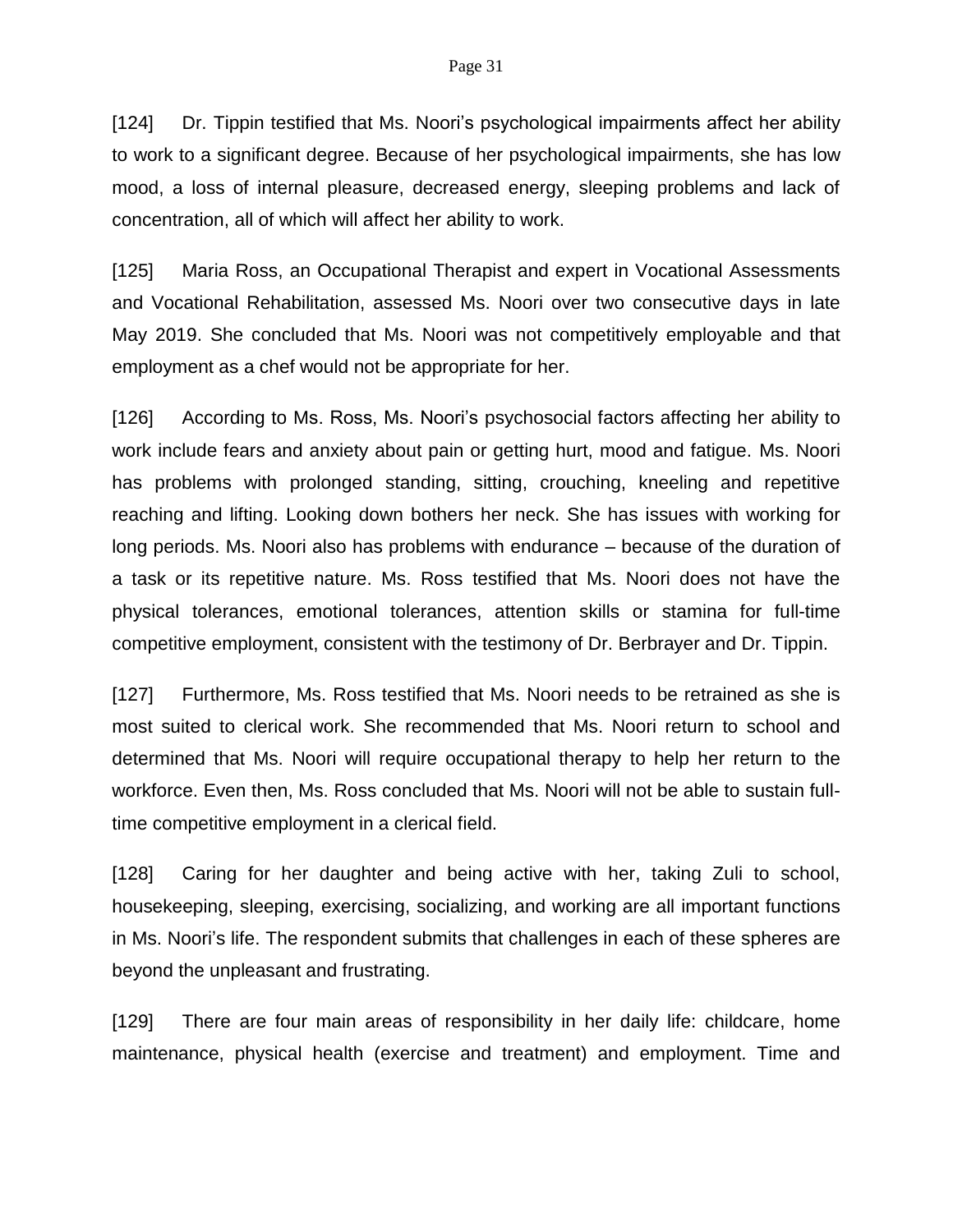energy spent in any one major area is going to affect Ms. Noori's ability in the other major areas, also affecting her social life and sleep.

[130] The responding party requests that the Court dismiss the Defendant's motion with costs.

## **VI. Analysis**

## a) Permanence – Has Ms. Noori sustained permanent impairments?

[131] As I concluded under the Contested Aspects of the Law section above, one factor I may consider is the jury's implied findings of fact, including those concerning Ms. Noori's credibility. I do this understanding that it is my statutory duty to determine the threshold motion and that I am not bound by these implied findings of fact. In the circumstances of this case, the jury's findings of fact are consistent with my findings based on my review of the evidence from the trial and my analysis of same.

[132] I begin by analyzing what those implied findings of fact are. In my view, the implied findings are most clear on the issue of permanence. I have reviewed the jurisprudence on the issue of permanence, as set out in paras. 18 and 19 above. I am mindful that the Plaintiff need not prove to a certainty that the impairment will last until death. I am also aware that the Plaintiff may have persistent but intermittent symptoms and that the permanence of the impairment may be determined on the basis of findings that are subjective, objective or a mix of the two.

[133] Against this backdrop, in my view, it is obvious the jury implicitly found that Ms. Noori's impairments were not permanent. I base this on several aspects of the jury's answers to the Question for the Jury.

[134] Ms. Noori asked for damages for past income loss in the amount of \$37,302 based on past loss of income commencing on January 1, 2015 and continuing until October 7, 2019. The amount requested by Ms. Noori was based on her working parttime for minimum wage. The jury awarded zero dollars for this. The implied finding of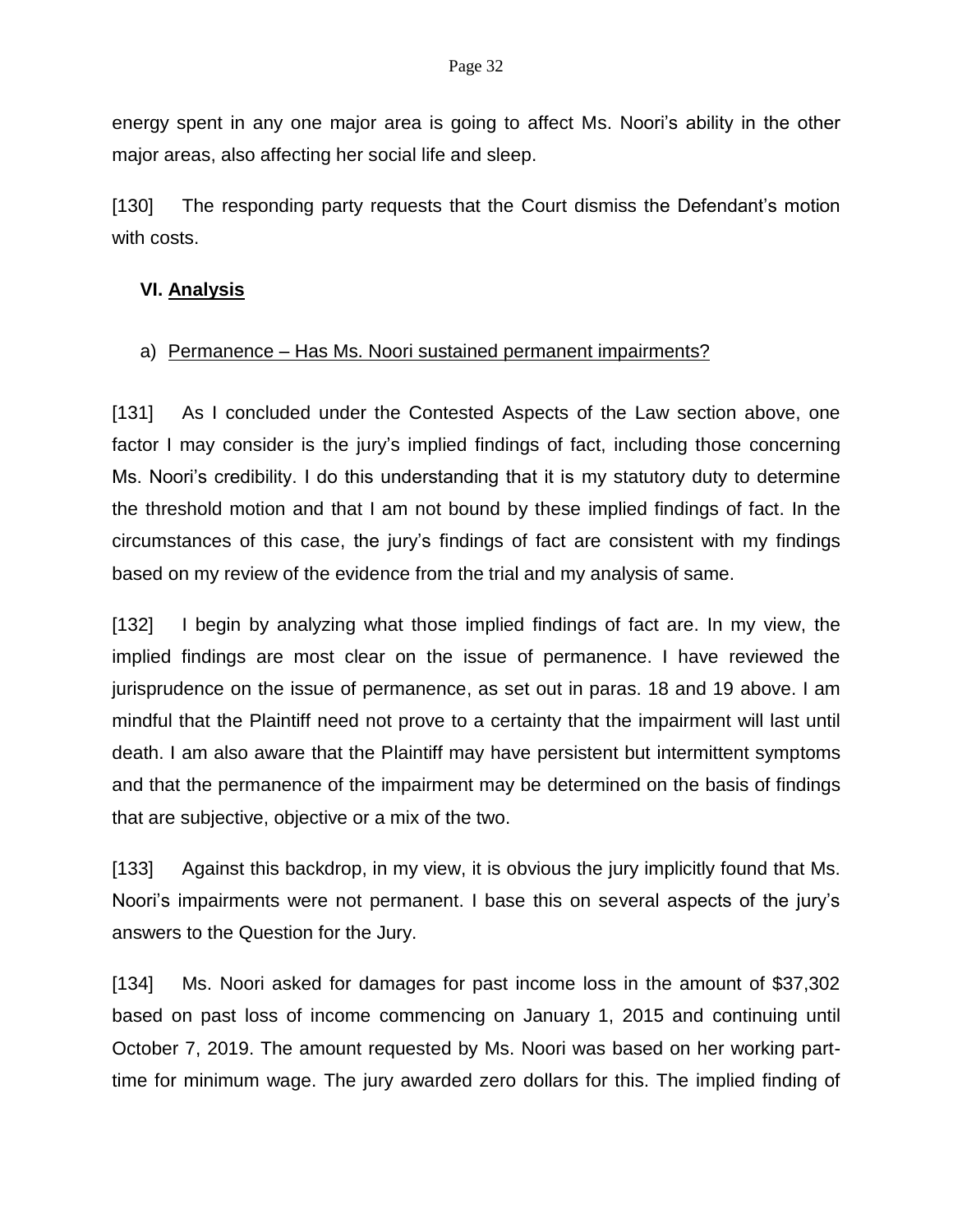fact is that Ms. Noori could have worked from January 1, 2015 forward and/or that her income-earning capacity was not impaired by the accident. This strongly implies that the jury did not view her impairments as permanent and that, from January 1, 2015 onwards, the jury found she was employable in the same manner as she had been before the accident.

[135] Ms. Noori asked for future loss of income and loss of competitive advantage from October 7, 2019 forward, under various scenarios, with amounts ranging from \$109,529 to \$169,635. The jury awarded zero dollars for this also. Implicit in this determination, is that Ms. Noori was fully employable and/or that her income-earning potential was not impacted on a go forward basis by any impairments related to the accident. Her injuries were not permanent. Her injuries from the accident did not impact her earning potential from January 1, 2015 to trial or from the trial forward.

[136] It could be argued that this is not the only possible implication from the jury's verdict on past or future loss of income. Perhaps the jury found that she did not have significant income before the accident, therefore she had no loss after the accident or that her receipt of social assistance was greater than her past income. Either way, the argument would be that the jury's findings were not a reflection that her injuries were not permanent.

[137] I disagree with this interpretation. Other aspects of the jury's determination of damages support the implied finding that Ms. Noori's impairments were not permanent. For example, the jury was also asked to award damages so that Ms. Noori could hire housekeeping services for larger household tasks on a go forward, future, basis. The jury awarded zero damages. Implicit in this is that her impairments caused by the accident were not permanent or ongoing. Further, the jury was asked by the Plaintiff to award damages for future healthcare – for physiotherapy and psychological counselling. The jury awarded zero. This implies that the jury did not find that her injuries were ongoing at the time of trial, such that she would require further treatment.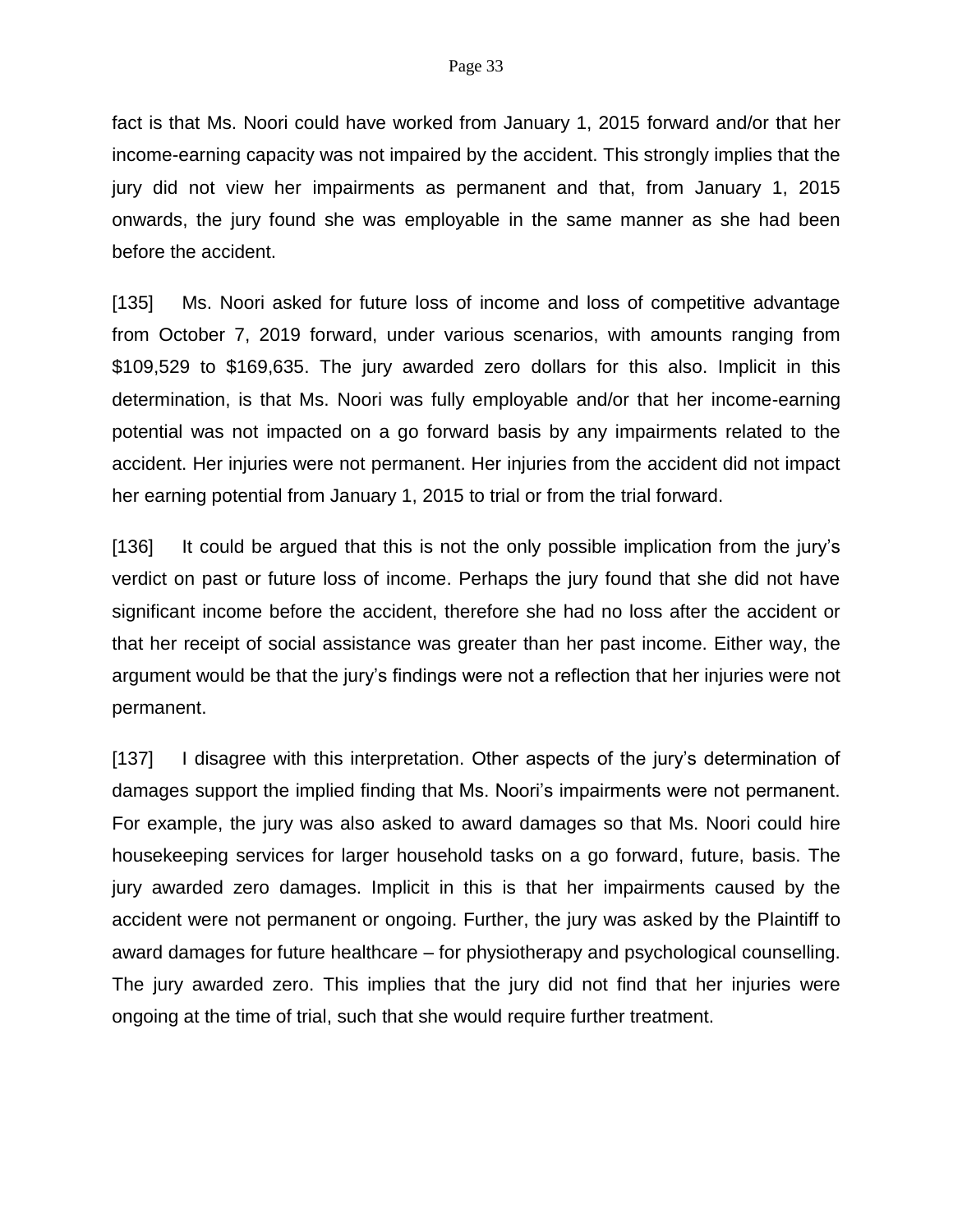[138] The damage awards being zero for these four heads of damages – past income loss, future income loss and loss of competitive advantage, future housekeeping costs and future healthcare costs – reflect the jury's implied findings of fact that Ms. Noori's injuries were not permanent. This is supported by the jury's consideration of claims made by Ms. Noori's mother, Maliha Noori. Maliha Noori sought damages for loss of Ms. Noori's care, guidance and companionship. The jury awarded zero dollars. This is indicative of an implied finding of fact that Ms. Noori suffered no permanent impairments. Maliha Noori also sought damages for providing housekeeping and home maintenance services to Ms. Noori as a result of the accident. The jury awarded zero dollars. Again, this implies that Ms. Noori suffered no permanent impairments which would require her mother to assist with housekeeping and home maintenance.

[139] In making this inference, I have considered that the onus of proof for establishing a loss of future income or the need for future care costs (housekeeping and healthcare) is less than a balance of probabilities (*Athey v. Leonati*, [1996] 3. S.C.R. 458, 140 D.L.R. (4th) 235 at pg. 242). As the jury was instructed, Ms. Noori needed only establish that there was a reasonable and substantial risk of loss of income in the future and that there was a real and substantial risk that she would incur future care expenses. Even with the lower onus on Ms. Noori, the jury awarded zero dollars under these heads of damages.

[140] As indicated, I have determined that the jury's implied findings of fact in regard to whether Ms. Noori sustained permanent impairments accords with my own findings based on the evidence. In this regard, I make the following findings of fact, which individually and collectively lead to the conclusion that Ms. Noori has not suffered permanent impairments, either physical or psychological; as a result of the accident and that her accident related injuries have been resolved:

1. Ms. Noori was taken by ambulance immediately after the accident. The records indicate that she suffered from a left hip contusion. This is the only injury noted as accident related. That injury has been resolved.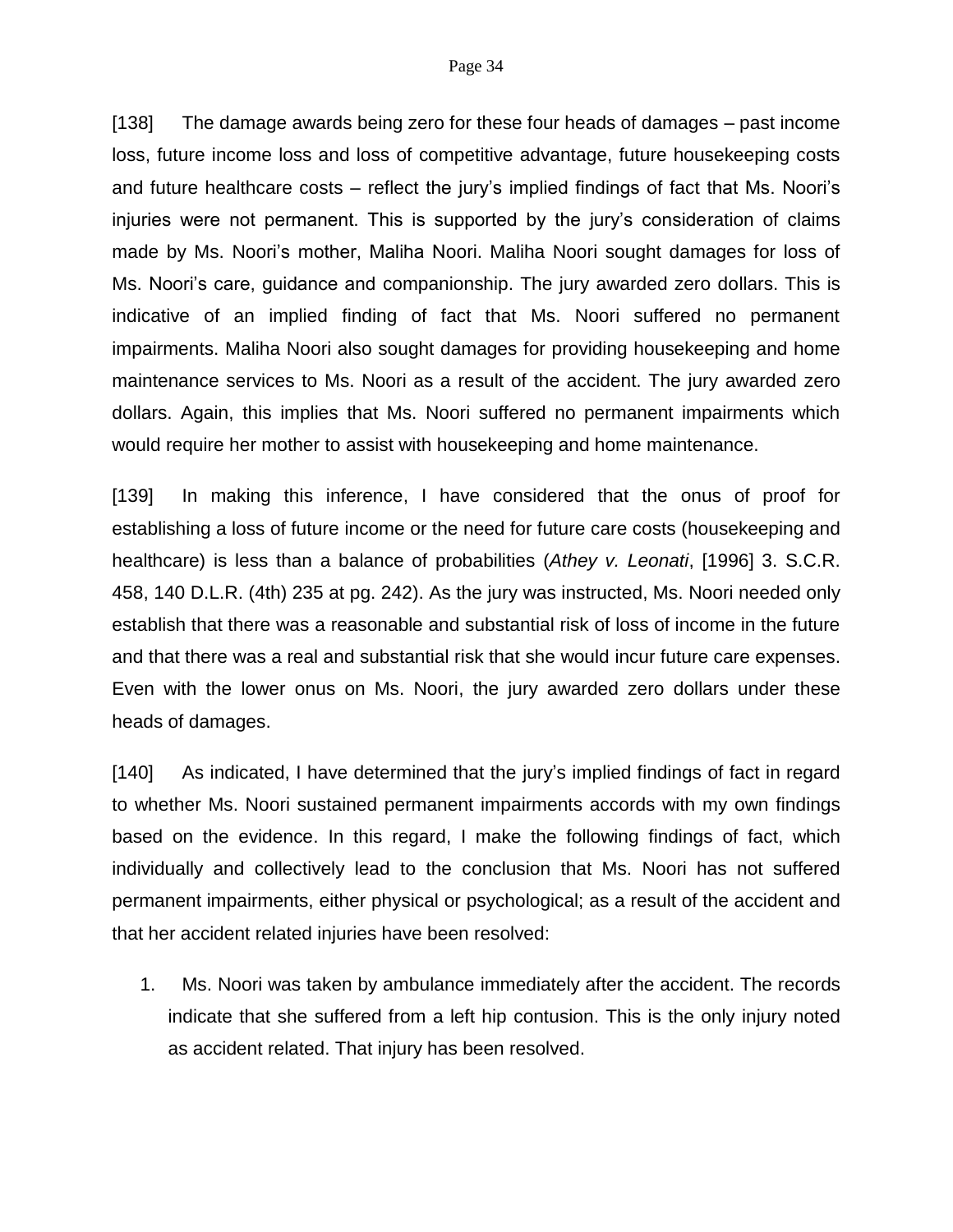- 2. There are no clinical notes from Dr. Sharma to indicate that Ms. Noori sought any help for accident-related injuries until December 8, 2014 – over a year and a half post-accident. Ms. Noori's OHIP summary shows that she attended on Dr. Sharma for depressive symptoms on January 22, 2014. There is no clinical note in Dr. Sharma's file; however, based on Ms. Noori's own evidence this is around the time she was separating from her husband and had a young baby to care for. Ms. Noori also testified that her young baby had eye problems which required ongoing treatment. The OHIP summary shows that she attended upon Dr. Sharma for back pain on March 20, 2014. There is no corresponding clinical note of Dr. Sharma indicating that this was accident-related.
- 3. Ms. Noori did see Dr. Trinh in March of 2014. This is 10 months post-accident. Dr. Trinh did not testify at the trial. One report from Dr. Trinh was filed at trial. It is not sufficient to support a conclusion that Ms. Noori's impairments are permanent and/or that they resulted from the accident.
- 4. Ms. Noori worked at Century Fitness from January, 2014 to January 2015. She worked part-time. This was during a time when she was newly separated (or was separating) from her husband.
- 5. Dr. Sharma referred to Ms. Noori to the Mood Disorder Clinic at St. Joseph's Healthcare Hamilton in 2015. Dr. Rhyno saw Ms. Noori. In his report of May 29, 2015, he referred to Ms. Noori's past medical history as follows:

Reports that she previously had an accident in 2013 after which she suffered from aches and pains. These were exacerbated during her period of adjustment disorder. She denies any head injury or seizures. No other medical concerns.

This is indicative that, by May 2015, any accident-related impairments had been resolved.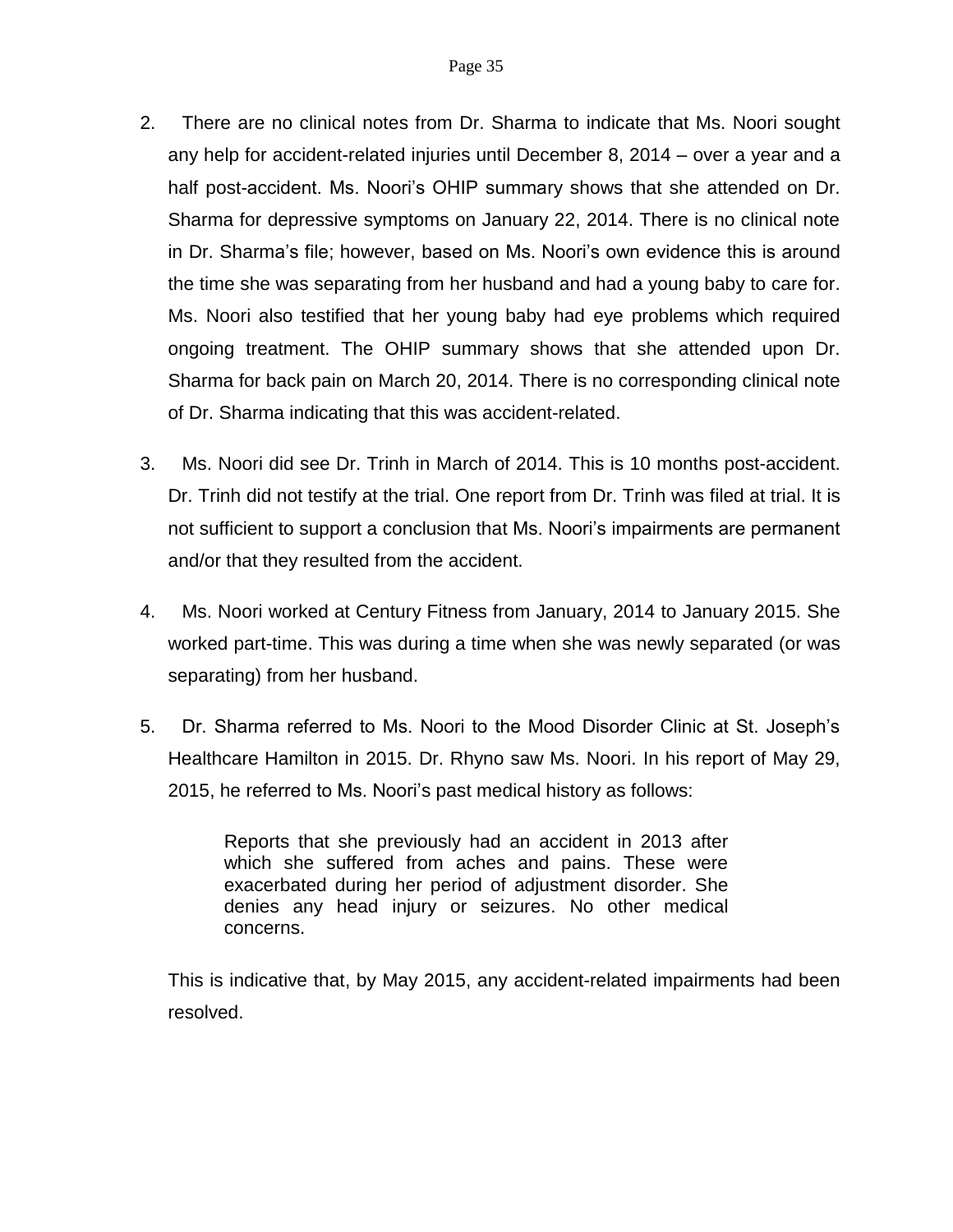- 6. This notation in Dr. Rhyno's report is also consistent with Ms. Noori's OHIP summary. From April 29, 2015 to February 8, 2017 Ms. Noori did not attend a single OHIP covered treatment or appointment with any doctor or healthcare provider. This 22-month gap in treatment is inconsistent with her impairments from the accident being permanent. I did not find Ms. Noori's explanation for the absence of any OHIP covered treatment compelling. I note that she did not even attend at her family doctor during this period.
- 7. From September 2016 to June 2017, Ms. Noori attended at a chef's training program through St. Charles Place. This involved classes and practical sessions. She attended Monday to Friday, 6 - 6½ hours a day. It included a co-op aspect. Ms. Noori successfully completed the program and the co-op. One of her co-op supervisors testified about Ms. Noori's performance during her co-op. She did this training while working part-time at the Symposium restaurant from December 26, 2016 to May 14, 2017.
- 8. Ms. Noori began receiving social assistance in April of 2015. She did not apply for Ontario Disability Support. From 2015-2017, she told Ontario Works that she was employable. The records indicate that her failure to seek employment was related to child care issues. She signed an agreement with Ontario Works to go to full-time chef training from September 12, 2016 to June 29, 2017. In 2015 Ms. Noori signed an agreement to participate with Ontario Works, which included a condition requiring her to participate in employment activities. At this time, Ms. Noori indicated that there were no restrictions on her active participation. She signed another agreement in 2016, and a further one in 2017. By doing so, she was telling Ontario Works that she was willing and able to participate in employment activities. This is consistent with the conclusion that the injuries from the accident were fully resolved. It was only on May 30, 2018 that Dr. Sharma first completed a Limits to Participation form for Ms. Noori to submit to Ontario Works.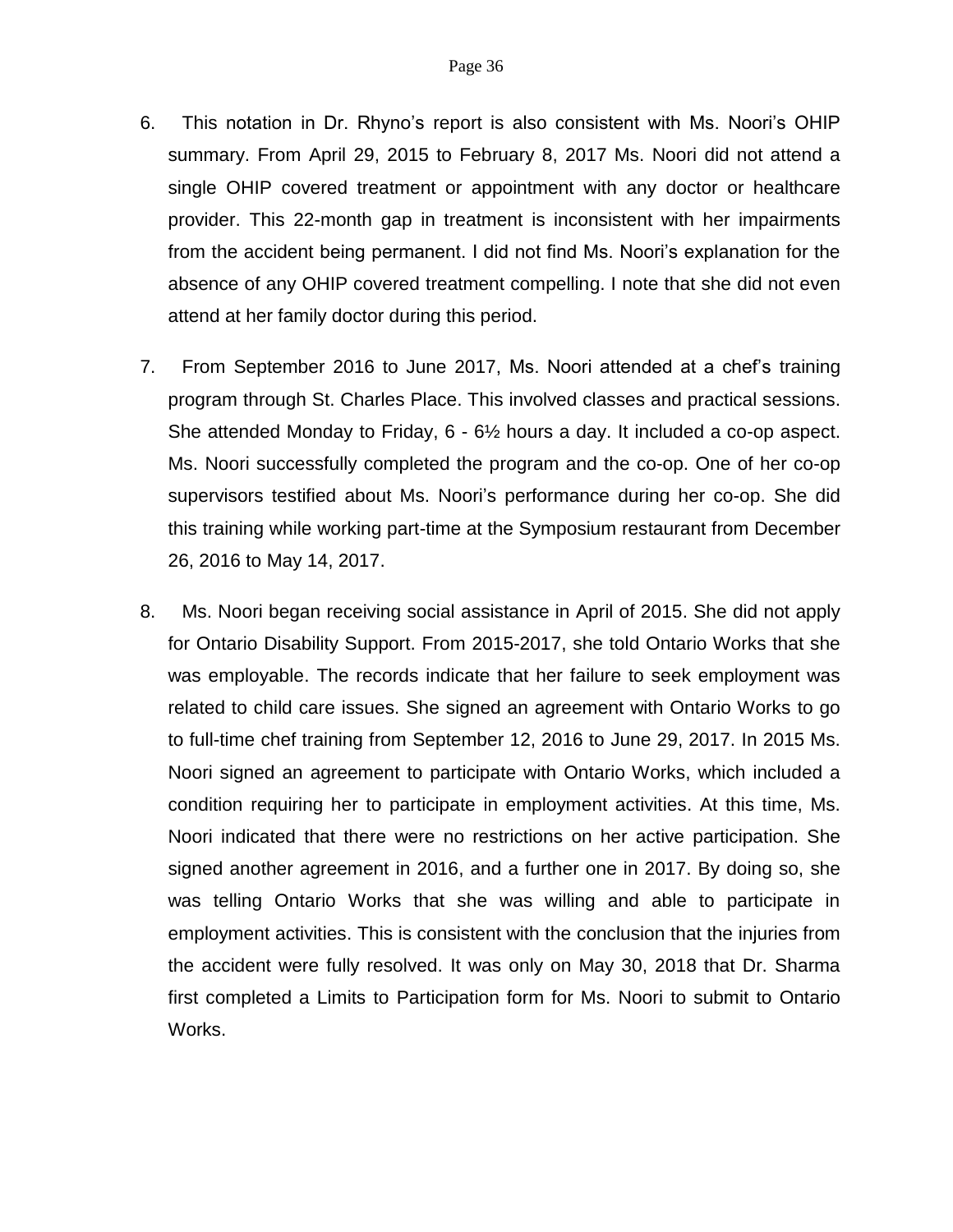- 9. Video surveillance was tendered at trial. Portions of these videos are consistent with her injuries being resolved and not being permanent. In particular, I refer to her twirling while at the beach, her carrying her daughter on numerous occasions, and her crawling in behind her daughter in a restaurant booth and, at one point, leaning across the whole table to her boyfriend.
- 10. There is no evidence that Ms. Noori made any neck complaints to her family doctor until April 23, 2019, just short of six years after the accident.
- 11. In terms of psychological matters, Ms. Noori did not begin to receive psychological counselling until 2019. This was only after an accident benefit assessment by Dr. Tippin, upon the referral of Ms. Noori's counsel. She was not referred to counselling by her family doctor.

[141] Ms. Noori testified that her impairments (both physical and psychological) were ongoing, continuing and permanent. Implicit in the jury's answers to the questions on damages they did not find that Ms. Noori was a credible witness in this regard. As I have set out above, in paras. 26 and 27, I am of the view that the jury's implicit credibility findings ought to carry no more weight on a threshold motion and that – like all implicit findings – I am not bound by the jury's assessment. It is one factor that I can consider.

[142] In the circumstances of this case, I find that the jury's assessment of Ms. Noori's credibility accords with mine. In considering what is implied about Ms. Noori's credibility from the jury's verdict, I have considered each parties' position on damages and what the jury awarded by comparison. The Plaintiffs' theory of the case was that Ms. Noori had suffered permanent and ongoing impairments, both physical and psychological. Ms. Noori gave lengthy evidence in this regard, which can be found, above, under "Summary of the Responding Party's Position."

[143] Largely on the basis on her evidence, and the medical evidence I will refer to below, Ms. Noori sought general damages and suggested a range of general damages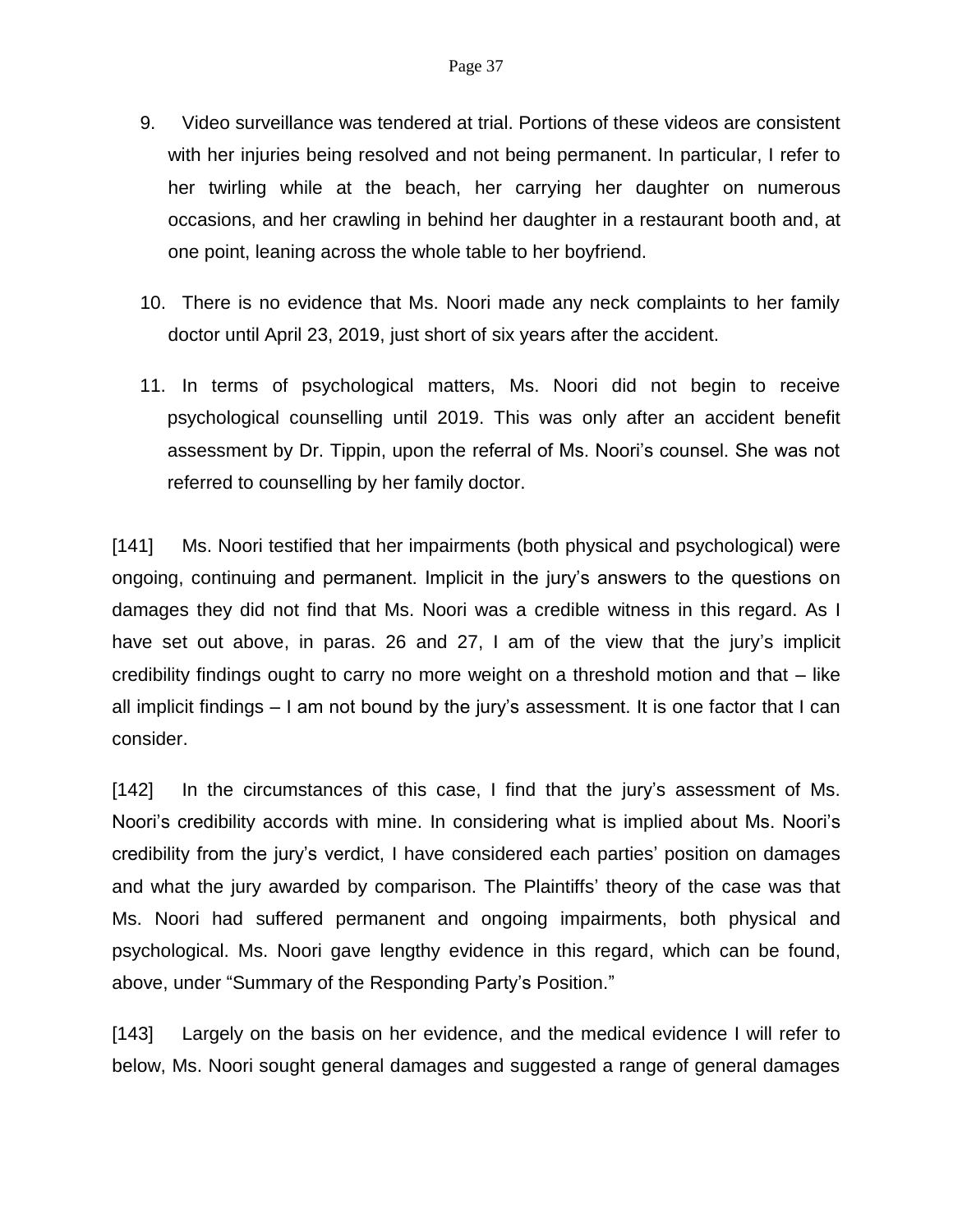from \$70,000 to \$100,000. She also sought past loss of income of \$37,302; future loss of income in the amount of \$148,664, future housekeeping costs of \$40,321 (present value, per Exhibit 57); and future healthcare costs as summarized on Exhibit 62, with the present values at Exhibit 57. The jury awarded \$40,000 in general damages and nothing else.

[144] The Defendants' position was that Ms. Noori was not a credible witness. The Defendants submitted to the jury that they award Ms. Noori general damages in the amount of \$20,000 and nothing for any other category of damages. The Defendants' theory of the case was that the accident caused Ms. Noori soft tissue injuries which have fully been resolved. To the extent that Ms. Noori has ongoing complaints, the Defendants' submitted that these complaints are exaggerated, fabricated or unrelated to the accident.

[145] The jury's verdict almost matched the Defendants' position, awarding \$20,000 in general damages more than the Defendants' suggested and zero in all other categories. Implicit in this is that the jury did not find Ms. Noori to be a credible witness in regard to the permanence of her impairments.

[146] My assessment of the evidence leads to the same conclusion that Ms. Noori was not a credible witness in terms of the permanency of her impairments resulting from the accident. I specifically find that there are no clinical notes of her seeking treatment from her family doctor for accident-related injuries until December of 2014. I did not have any in-person evidence from Dr. Trinh, only his March 2014 report. What Ms. Noori reported to Dr. Rhyno (aches and pains) and to Ontario Works (able to work) is inconsistent with her evidence. Her failure to seek OHIP-funded treatment from any doctor for 22 months is inconsistent with permanent impairments. Her delay in seeking psychological counselling and her delayed reporting of neck pain are inconsistent as well. She also worked for a year at Century Fitness (January 2014 to January 2015) and successfully completed a chef training course (September 2016 to June 2017).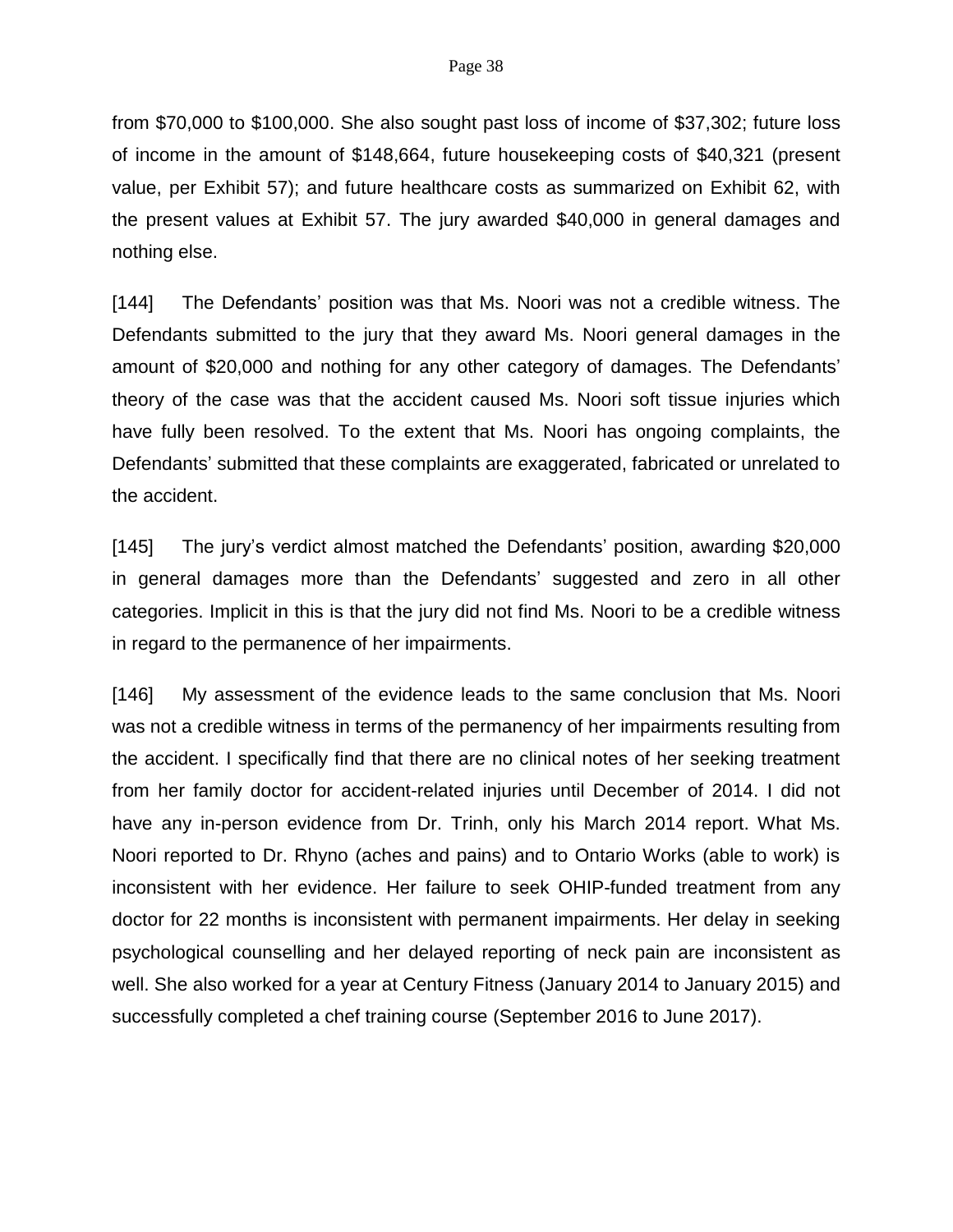[147] I now turn to the medical evidence. Dr. Berbrayer and Dr. Tippin both testified for the Plaintiffs as to the permanency of Ms. Noori's impairment. Dr. Berbrayer testified that he diagnosed Ms. Noori with myofascial pain of her cervical spine, mid-back strain, mechanical back pain, left hip soft tissue contusion and a partial torn medial meniscus tear, all related to the accident. In his opinion, her injuries evolved into Chronic Pain Syndrome.

[148] Dr. Tippin diagnosed Ms. Noori with persistent depression and Somatic Symptom Disorder, both related to the accident.

[149] Dr. Boucher testified on behalf of the Defendants. He had examined Ms. Noori, first in 2015. He had been requested to examine her through a company on behalf of her insurer to offer an opinion as to whether Ms. Noori required further treatment. Dr. Boucher testified that he formed the opinion that no further formal treatment would be helpful for Ms. Noori. His diagnosis of Ms. Noori in 2015 was:

- 1. A whiplash injury WAD 1-11, cervical neck strain;
- 2. A left knee sprain/strain;
- 3. A left hip contusion; and
- 4. A lumbosacral myofascial strain strain in the lower back.

[150] Dr. Boucher's opinion was that there were no signs that these were ongoing to a significant magnitude. He testified that 16-20 weeks is the customary healing time for soft tissue injuries unless there is a major tear.

[151] Dr. Boucher testified that he examined Ms. Noori again in 2018. He found no objective evidence of any change in her condition and, therefore, his opinion did not change. In his opinion, she did not require further physical treatment. Dr. Boucher's opinion was that Ms. Noori's prognosis was excellent given the type of injuries she sustained. What she suffered at the time of the accident and for several weeks after were, in Dr. Boucher's opinion, consistent with the accident, but he would not expect to see complaints lingering on many years after. The injuries were consistent with the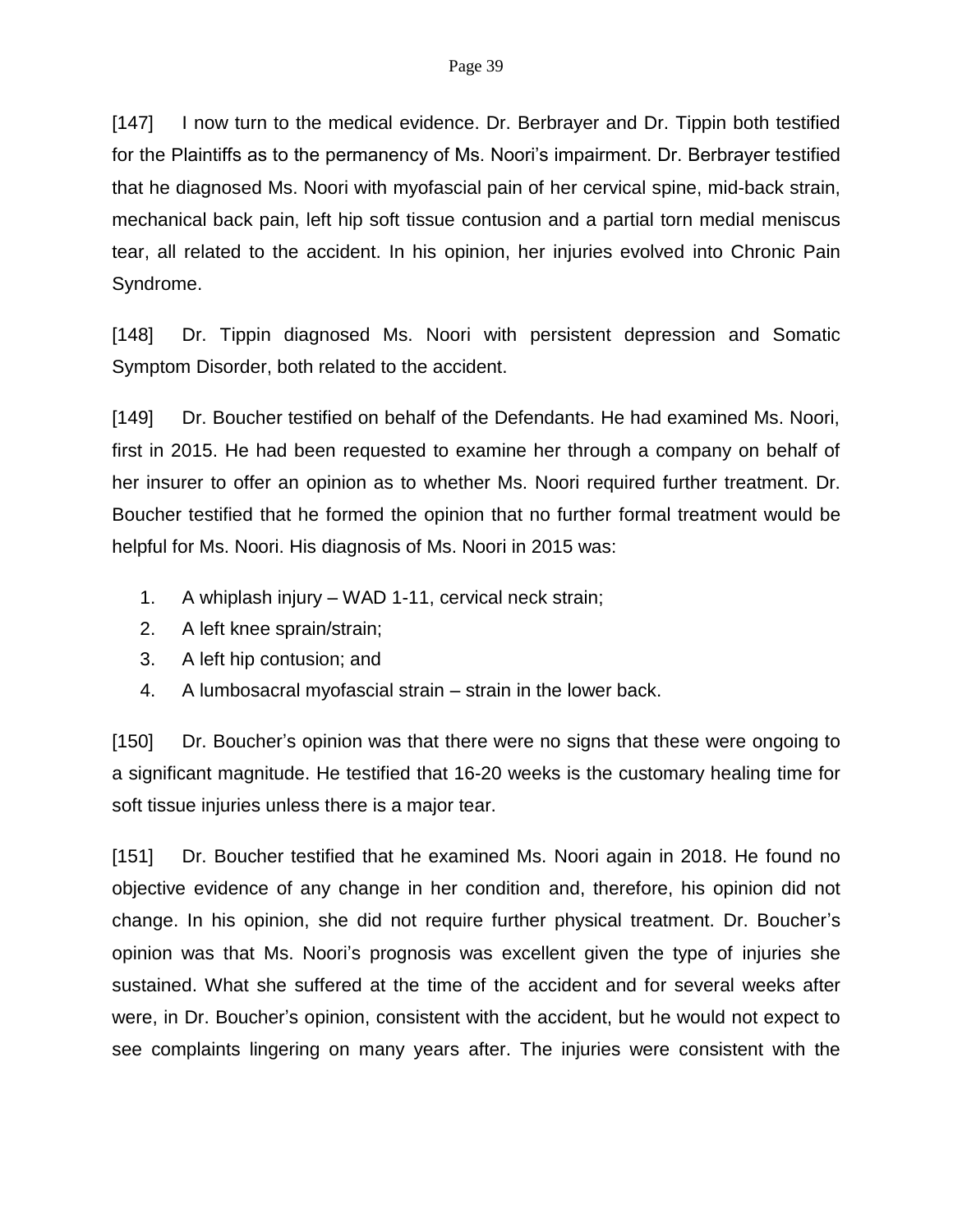#### Page 40

mechanism of the accident but not the severity of the injuries. In Dr. Boucher's opinion, the limitations Ms. Noori described in 2018 were not consistent with her injuries.

[152] Dr. Boucher did a further "paper review" on December 14, 2018, but he did not see Ms. Noori. He was asked to review additional documents and provide an opinion as to whether occupational therapy should be provided to Ms. Noori. His opinion was that there was no requirement for occupational therapy as Ms. Noori's injuries were selflimited and no longer an issue.

[153] In my view, it can be implied from the jury's award of general damages, which is close to the amount proposed by the Defendants, that the jury accepted Dr. Boucher's evidence. Based upon my review of the medical evidence my view is the same.

[154] This is not because of a preference for a participant expert over a litigation expert or for a doctor with one set of qualifications over another. In the circumstances, I prefer the evidence of Dr. Boucher. Dr. Berbrayer and Dr. Tippin relied heavily in their assessments and in reaching their diagnosis on what Ms. Noori told them. They acknowledged this at trial. The testing that Dr. Tippin did relied on responses from Ms. Noori. For the reasons set out above, I have determined that Ms. Noori was not a credible witness in regard to the permanency of her impairments. Dr. Boucher did not rely on what Ms. Noori told him to the same extent. As such, his evidence that her impairments were not permanent is preferred. To the extent that Ms. Noori suffers from psychological impairments, I find that they are not accident-related. When Dr. Rhyno diagnosed Ms. Noori in 2015, none of her psychological issues were identified as accident related. In December of 2014, when Ms. Noori consulted with Dr. Sharma regarding her psychological issues this was at the time of her marriage ending and related stressors.

[155] Similarly, Dr. Rathbone relied on Ms. Noori's complaints of pain. Dr. Bobba relied in part on Ms. Noori's responses to a number of questions in reaching his diagnosis. As a result, again, Dr. Boucher's evidence is preferred.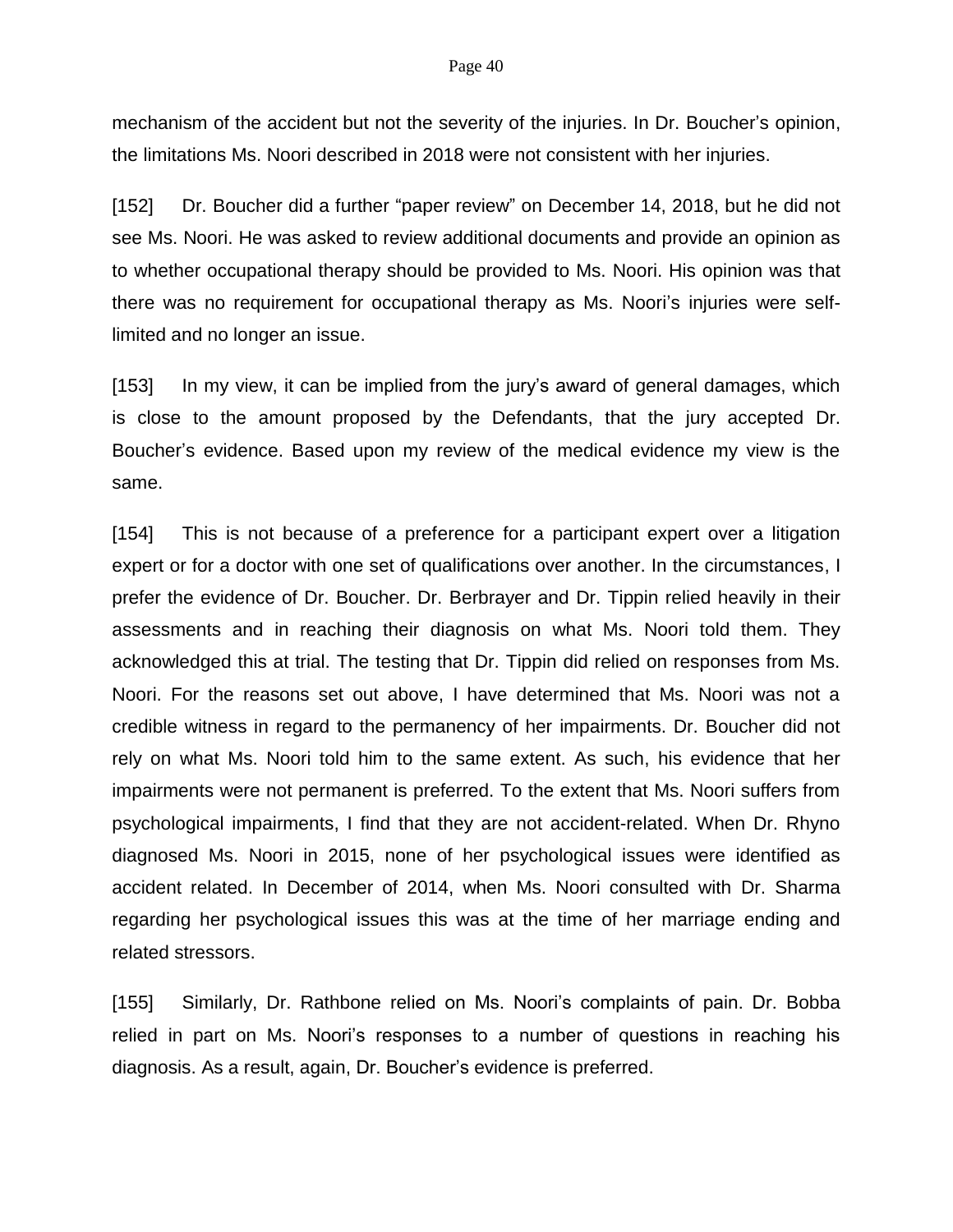[156] For all of the above reasons, I conclude that Ms. Noori's impairments resulting from the accident have not been continuous since the accident. They are resolved. They do not continue.

# b) Are the bodily functions, which are permanently impaired, important bodily functions?

[157] It is unnecessary for me to answer this question, as I have found that Ms. Noori suffered no permanent impairments as a result of the accident. However, in the event I am wrong on the permanence issue, I conclude that Ms. Noori did not suffer impairments of important bodily functions. For the reasons set out above, I did not find her evidence credible. The first treatment there is a record of her receiving is from Dr. Trinh almost a year after the accident. She told Dr. Rhyno in 2015 that she suffered aches and pains. She went 22 months without OHIP covered treatment. Ms. Noori has been able to continue with her life since the accident. She has worked at Century Fitness for a year. She worked at Symposium while doing her chef training course. She has travelled. She has engaged in social activities – going on a date, going to the beach, going to African Lion Safari, the Toronto Zoo and Canada's Wonderland.

[158] I accept the evidence of Dr. Boucher and his diagnosis of Ms. Noori's impairments as outlined above. These are not important bodily functions. It can also be inferred from the jury's award of general damages, that was close to what the Defendants suggested, that the jury did not consider that the bodily functions impaired were important bodily functions.

## c) Are the impairments of the important bodily functions serious?

[159] Again, it is not necessary for me to answer this question, as I have found that Ms. Noori suffered no permanent impairments and no permanent impairments of